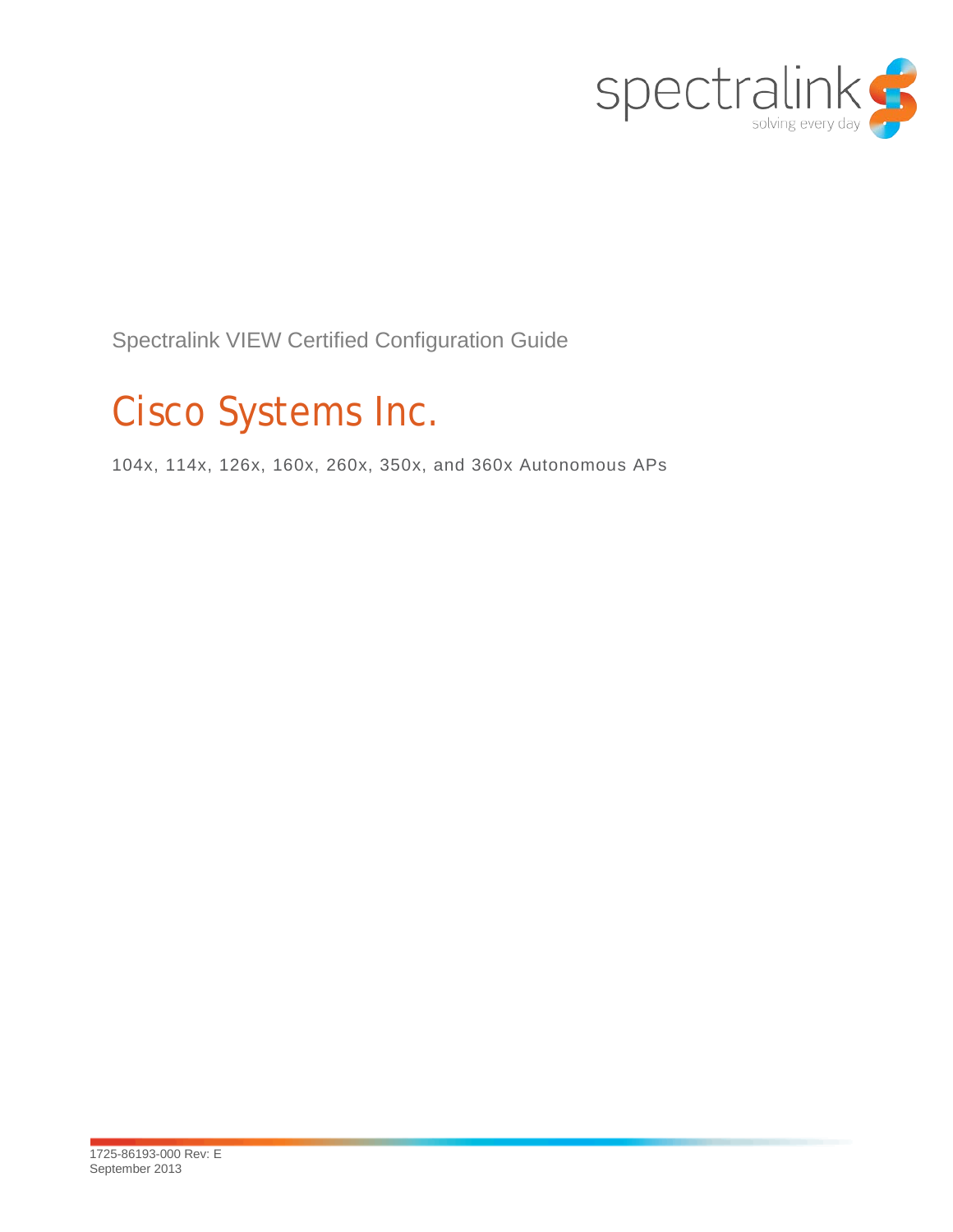#### **Copyright Notice**

 $\odot$  2009-2013 Spectralink Corporation All rights reserved. Spectralink<sup>TM</sup>, the Spectralink logo and the names and marks associated with Spectralink's products are trademarks and/or service marks of Spectralink Corporation and are common law marks in the United States and various other countries. All other trademarks are property of their respective owners. No portion hereof may be reproduced or transmitted in any form or by any means, for any purpose other than the recipient's personal use, without the express written permission of Spectralink.

All rights reserved under the International and pan-American Copyright Conventions. No part of this manual, or the software described herein, may be reproduced or transmitted in any form or by any means, or translated into another language or format, in whole or in part, without the express written permission of Spectralink Corporation.

Do not remove (or allow any third party to remove) any product identification, copyright or other notices.

#### **Notice**

Spectralink Corporation has prepared this document for use by Spectralink personnel and customers. The drawings and specifications contained herein are the property of Spectralink and shall be neither reproduced in whole or in part without the prior written approval of Spectralink, nor be implied to grant any license to make, use, or sell equipment manufactured in accordance herewith.

Spectralink reserves the right to make changes in specifications and other information contained in this document without prior notice, and the reader should in all cases consult Spectralink to determine whether any such changes have been made.

NO REPRESENTATION OR OTHER AFFIRMATION OF FACT CONTAINED IN THIS DOCUMENT INCLUDING BUT NOT LIMITED TO STATEMENTS REGARDING CAPACITY, RESPONSE-TIME PERFORMANCE, SUITABILITY FOR USE, OR PERFORMANCE OF PRODUCTS DESCRIBED HEREIN SHALL BE DEEMED TO BE A WARRANTY BY SPECTRALINK FOR ANY PURPOSE, OR GIVE RISE TO ANY LIABILITY OF SPECTRALINK WHATSOEVER.

#### **Contact Information**

Spectralink Corporation **Spectraling Spectraling Apple Corporation** Spectralink Europe ApS 2560 55th Street Langmarksvej 34 Boulder, CO 80301 8700 Horsens

US Location **Denmark Location** 800-775-5330 +45 7560 2850

[info@spectralink.com](mailto:info@spectralink.com) [infodk@spectralink.com](mailto:infodk@spectralink.com)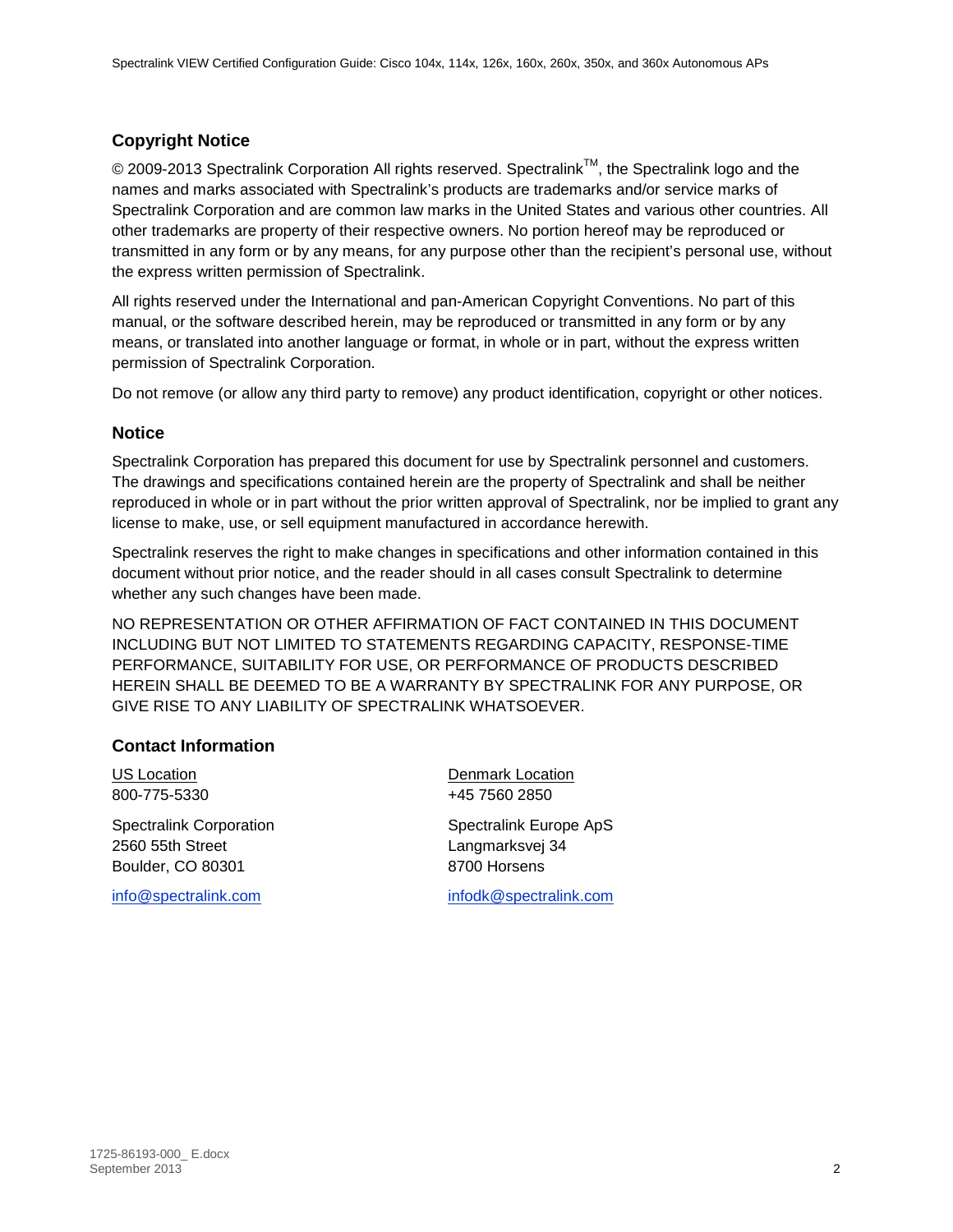# **Contents**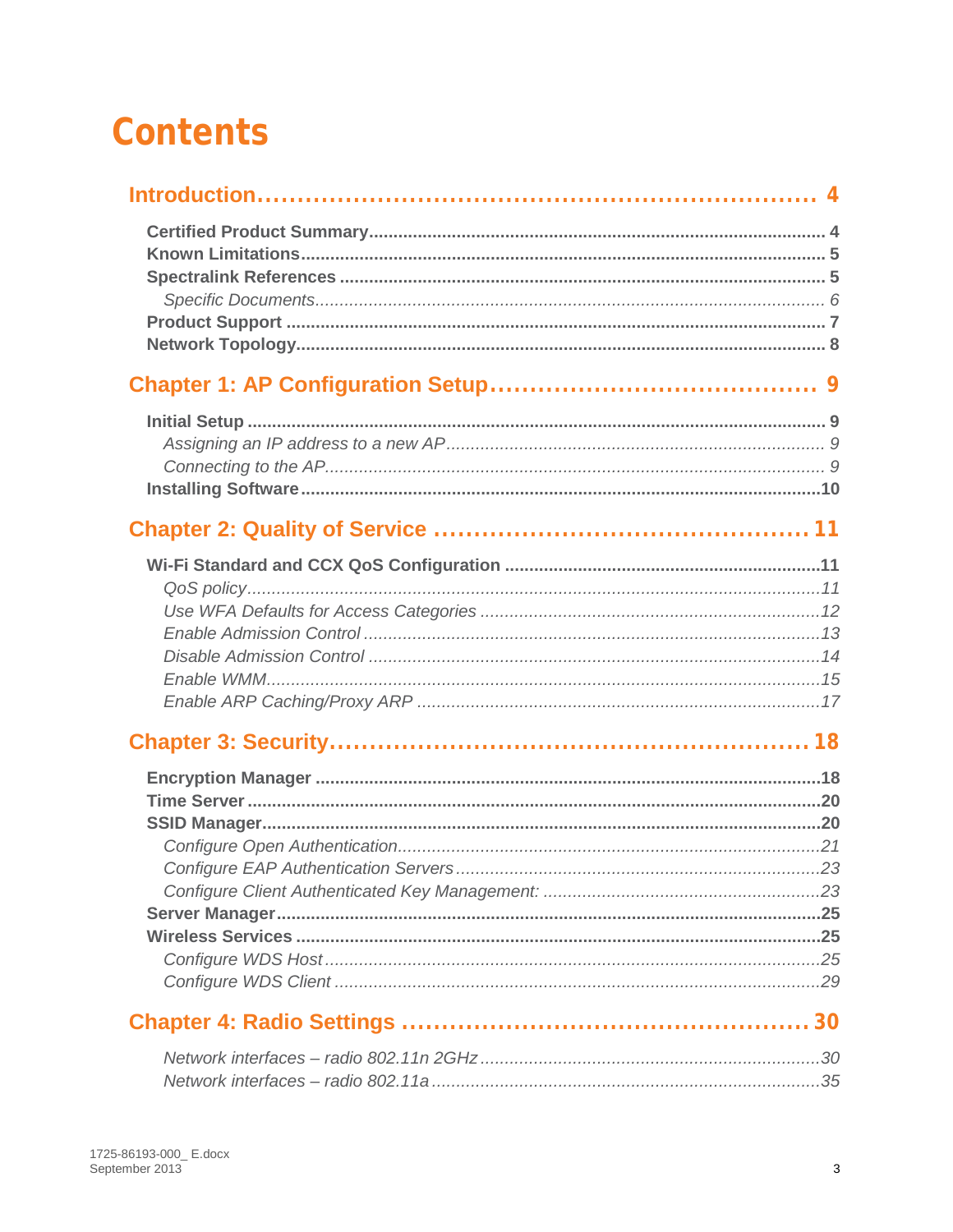# <span id="page-3-0"></span>**Introduction**

Spectralink's Voice Interoperability for Enterprise Wireless (VIEW) Certification Program is designed to ensure interoperability and high performance between Spectralink 84-Series and 80-Series handsets and WLAN infrastructure products.

The products listed below have been tested in Spectralink's lab and have passed VIEW Certification.

## <span id="page-3-1"></span>*Certified Product Summary*

| Manufacturer:                               |         | Cisco Systems Inc. <b>WWW.cisco.com</b>                                                      |                                          |                       |  |
|---------------------------------------------|---------|----------------------------------------------------------------------------------------------|------------------------------------------|-----------------------|--|
| Approved models:                            |         | 104x, 114x, 126x, 160x, 260x, 350x, and 360x                                                 |                                          |                       |  |
| AP Radio(s):                                |         |                                                                                              | 2.4 GHz (802.11b/g/n), 5 GHz (802.11a/n) |                       |  |
| Security:                                   |         | WPA-PSK, WPA2-PSK, WPA2-Enterprise** (EAP-<br>FAST and PEAPv0/MSCHAPv2), Cisco FSR<br>(LEAP) |                                          |                       |  |
| QoS:                                        |         | Wi-Fi Standard**, CCX**                                                                      |                                          |                       |  |
| AP firmware version(s) tested:              |         | 15.2.4-JA1                                                                                   |                                          |                       |  |
| Network topology:                           |         | Switched Ethernet (recommended)                                                              |                                          |                       |  |
|                                             |         |                                                                                              |                                          |                       |  |
| Handset* models tested:                     |         | Spectralink 8440/8441/8450/8452/8453 Handsets                                                |                                          |                       |  |
| Handset radio mode:                         | 802.11b | 802.11b/g                                                                                    | 802.11bgn                                | 802.11a &<br>802.11an |  |
| Meets VIEW minimum<br>call capacity per AP: | 8 calls | 8 calls                                                                                      | 8 calls                                  | 10 calls              |  |
|                                             |         |                                                                                              |                                          |                       |  |
| Handset models tested:                      |         | Spectralink 8020/8030 Handsets                                                               |                                          |                       |  |
| Handset radio mode:                         | only    | 802.11b & b/g mixed. 802.11 g                                                                | 802.11a                                  |                       |  |
| Meets VIEW minimum<br>call capacity per AP: |         | 6 (Wi-Fi Standard QoS)**                                                                     | 8 (Wi-Fi Standard QoS) **                |                       |  |

\*Spectralink handset models and their OEM derivatives are verified compatible with the WLAN hardware and software identified in the table. Throughout the remainder of this document they will be referred to collectively as "Spectralink Wireless Telephones", "phones" or "handsets". The 8440, 8441 (8440 with personal alarm hardware), 8450 (with 1D bar code reader), 8452 (with 1D and 2D bar code reader), and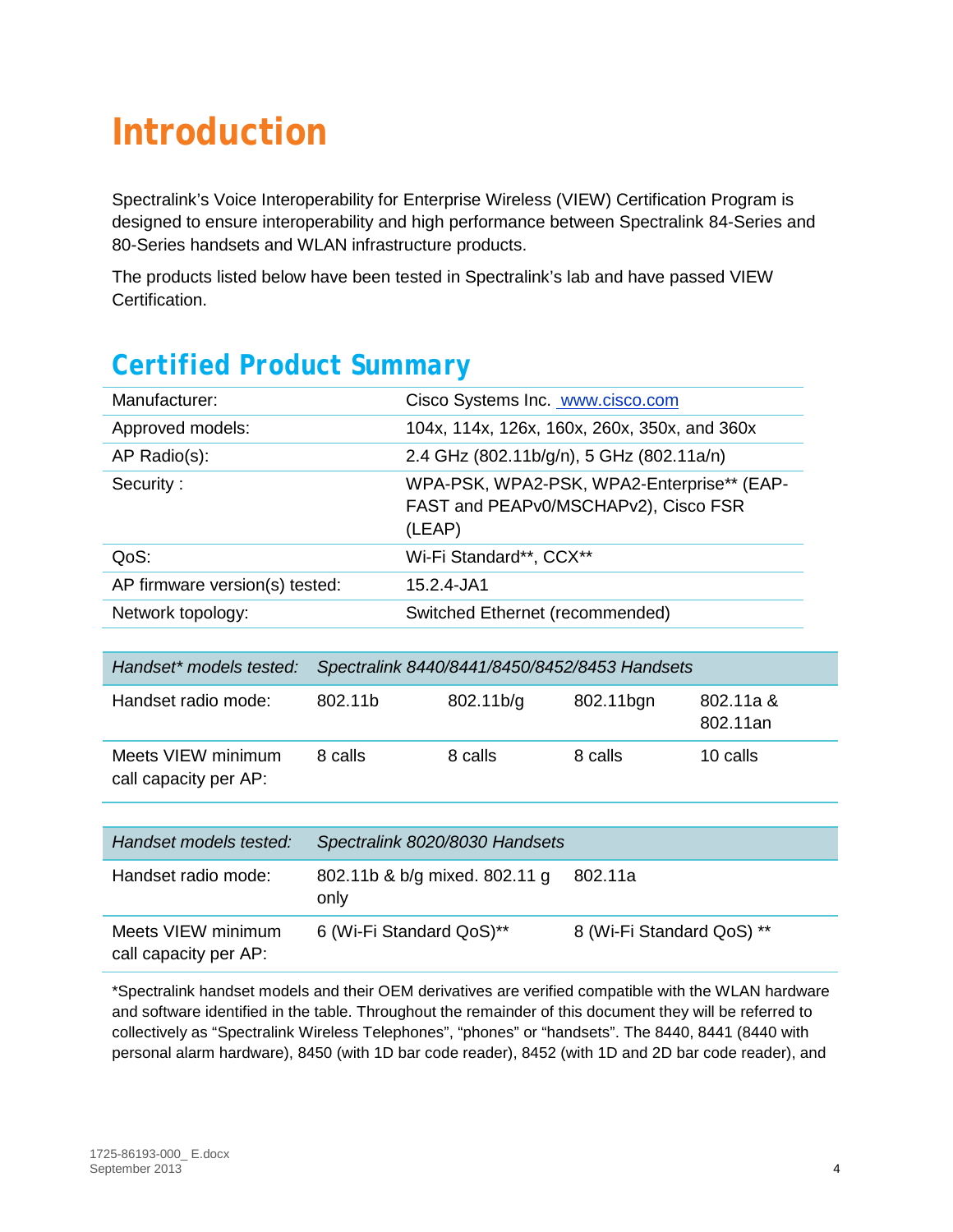8453 (8452 with personal alarm hardware) handsets will be referred to collectively as the 84-Series handsets.

\*\* Only Release 3.0 capable Spectralink 8020/8030 handsets support WPA2-Enterprise, Wi-Fi Standard QoS, and CCXv4 (Cisco Compatible Extensions). Release 3.0 capable handset types connect to PBX's that support IP telephony. Release 3.0 capabilities are not available for Spectralink 8020/8030 handsets connecting to PBXs using the TDM protocol through a Spectralink Telephony Gateway (handset type 30 on the 8020/8030).

### <span id="page-4-0"></span>*Known Limitations*

- All handsets operating on a given AP radio must have the same QoS setting. The APs must be configured to enable the corresponding features to support the handset QoS setting.
- The 350x and 126x AP's will not work in 11n mode with the 84-Series handsets. The other models certified only work in 11n mode with the 84-Series handsets if the a-msdu aggregation feature is disabled.
- The SVP mode cannot be configured in the 15.2.4-JA1 software release. This feature is scheduled for inclusion in a future autonomous software release.
- The 160x AP models do not provide the OKC fast roaming method.

### <span id="page-4-1"></span>*Spectralink References*

All Spectralink documents are available at [http://support.spectralink.com.](http://support.spectralink.com/)

| spectralink <sup>5</sup>                    | support                                                                                            | PRODUCT RESOURCES RMAs SERVICE REQUESTS CUSTOMER MANAGEMENT                                                                                     |
|---------------------------------------------|----------------------------------------------------------------------------------------------------|-------------------------------------------------------------------------------------------------------------------------------------------------|
|                                             | Welcome to Spectralink Support                                                                     | Find resources for your product, or log in for more<br>support options.                                                                         |
| <b>PRODUCT RESOURCES</b>                    |                                                                                                    |                                                                                                                                                 |
| Product Category:<br>Product Type:          | Search for product documents and downloads<br>Wi-Fi<br>v<br>$-$ Any $-$<br><b>FIND</b>             | Find all product resources<br>All Documents & Downloads > Feature Requests<br>▶ Product Alerts<br>▶ Service Policies<br>FAOs<br>Contact Support |
| <b>RMAS AND SERVICE REQUESTS</b>            | A                                                                                                  | $\bigcap$<br><b>CUSTOMER MANAGEMENT</b>                                                                                                         |
| ▶ RMA Status<br>RMA Forms<br>▶ RMA Requests | My Service Requests<br>My Company's Service Requests<br><b>Repair Pricing</b><br>My Company's RMAs | ▶ Warranty and Entitlement Lookup<br>My Company's Entitlements<br>▶ Batch Warranty and Entitlement Lookup                                       |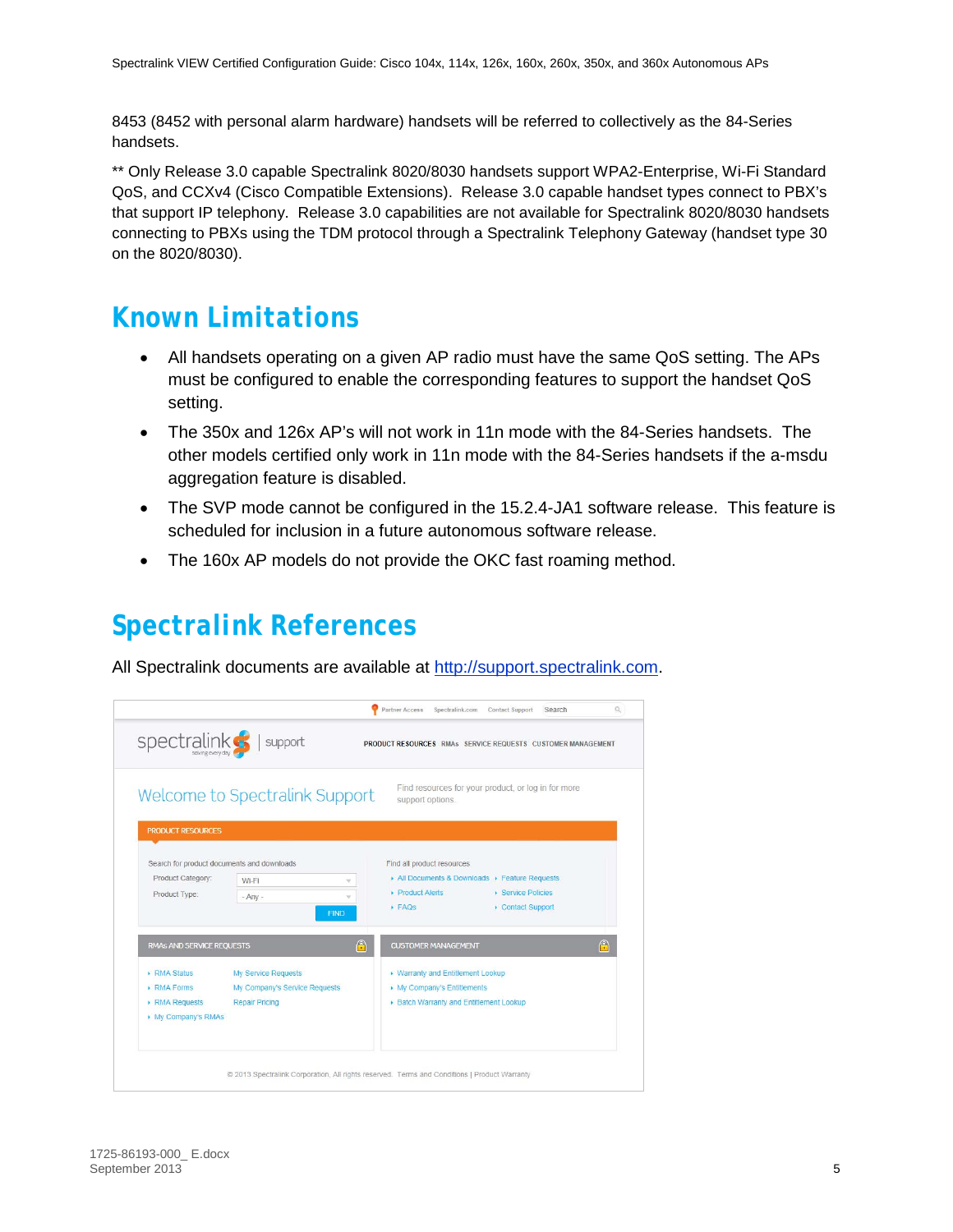#### **To go to a specific product page:**

Select the Product Category and Product Type from the dropdown lists and then select the product from the next page. All resources for that particular product are displayed by default under the All tab. Documents, downloads and other resources are sorted by the date they were created so the most recently created resource is at the top of the list. You can further sort the list by the tabs across the top of the list to find exactly what you are looking for. Click the title to open the link.

#### <span id="page-5-0"></span>**Specific Documents**

For the Spectralink 8020/8030 Wireless Telephones, please refer to *Best Practices Guide for Deploying Spectralink 8020/8030 Wireless Telephones.* This white paper covers the security, coverage, capacity and QoS considerations necessary for ensuring excellent voice quality with enterprise Wi-Fi networks.

For the Spectralink 84-Series handsets, please refer to *Best Practices Guide for Deploying Spectralink 84-Series Wireless Telephones* for detailed information on wireless LAN layout, network infrastructure, QoS, security and subnets.

These two white papers identify issues and solutions based on Spectralink's extensive experience in enterprise-class Wi-Fi telephony. It provides recommendations for ensuring that a network environment is adequately optimized for use with Spectralink Wireless Telephones.

The *Spectralink 84-Series Wireless Telephone Administration Guide* provides a comprehensive list of every parameter available on Spectralink 84-Series Wireless Telephones.

The *Spectralink 84-Series Deployment Guide* is your essential reference for provisioning and deploying Spectralink 84-Series handsets in any environment.

The *Web Configuration Utility User Guide* explains how to use a web browser to configure the Spectralink 84-Series handsets on a per handset basis.

The *Spectralink 8020/8030 Wireless Telephone Handset Administration Tool* document explains how to use a software interface to configure the handsets.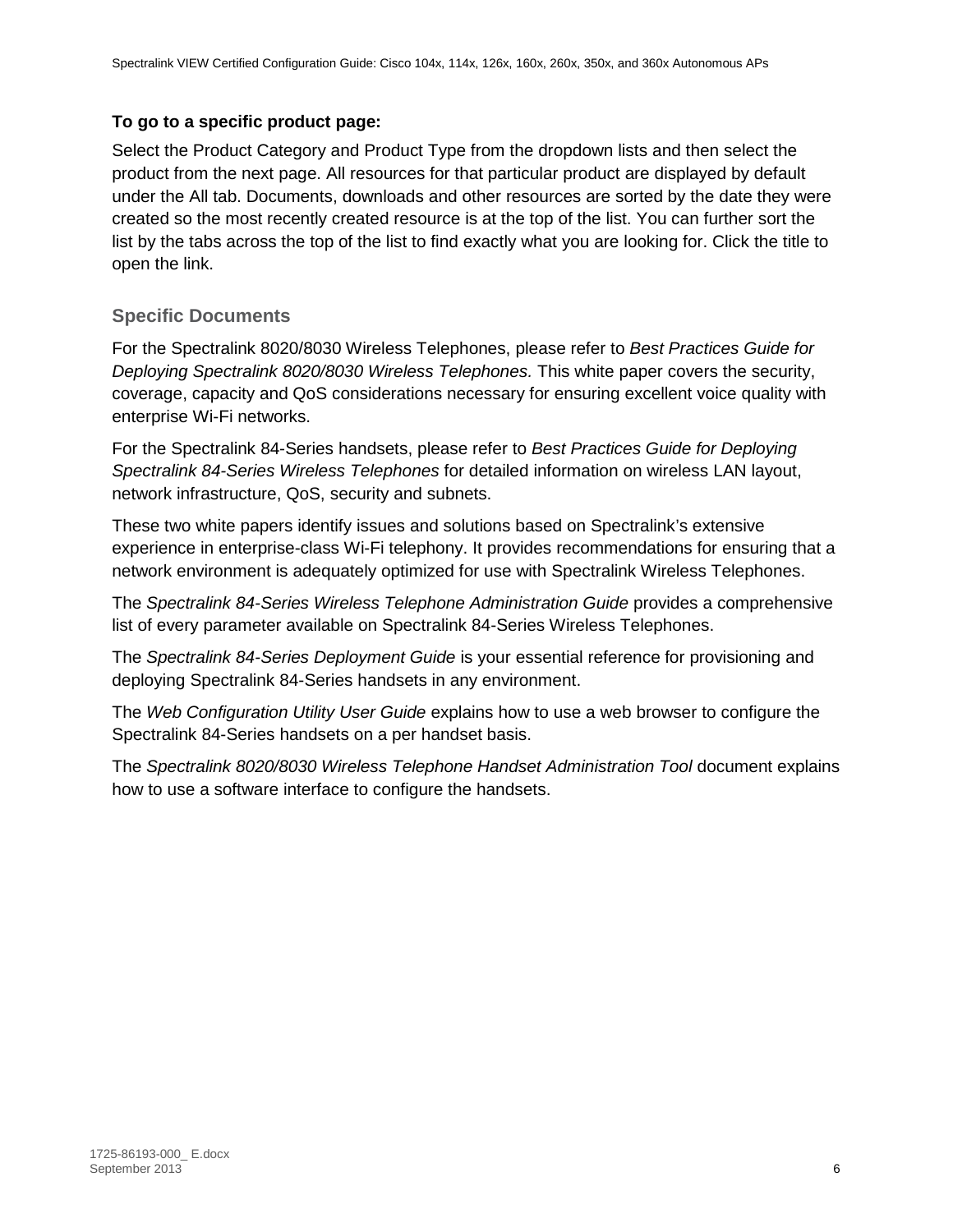## <span id="page-6-0"></span>*Product Support*

| _________ |  |
|-----------|--|
|           |  |
|           |  |
|           |  |
|           |  |
|           |  |

#### **Note: Converting autonomous APs to Lightweight mode**

This document does not cover the steps involved in converting autonomous APs to Lightweight mode such that they can be controlled by the Cisco WLCs.

Please use the instructions available at [http://www.cisco.com/en/US/docs/wireless/access\\_point/conversion/lwapp/upgrade/g](http://www.cisco.com/en/US/docs/wireless/access_point/conversion/lwapp/upgrade/guide/lwapnote.html) [uide/lwapnote.html](http://www.cisco.com/en/US/docs/wireless/access_point/conversion/lwapp/upgrade/guide/lwapnote.html)

Once the APs are converted, this document can be used to provision APs.

| _________<br><b>Service Service</b> |  |
|-------------------------------------|--|
|                                     |  |

#### **Note: RADIUS server configuration**

This document does not cover the steps involved to configure a RADIUS server required for using WPA2-Enterprise or Cisco FSR security types.

- Installation and configuration guides for Cisco Wireless LAN Controllers can be found on Cisco's website.
- To convert Autonomous APs to Lightweight mode, go to: [http://www.cisco.com/en/US/docs/wireless/access\\_point/conversion/lwapp/upgrade/guid](http://www.cisco.com/) [e/lwapnote.html](http://www.cisco.com/)
- For other assistance, contact either Cisco's customer service at: [www.cisco.com](http://www.polycom.com/) or Spectralink's customer service at [http://support.spectralink.com.](http://support.spectralink.com/)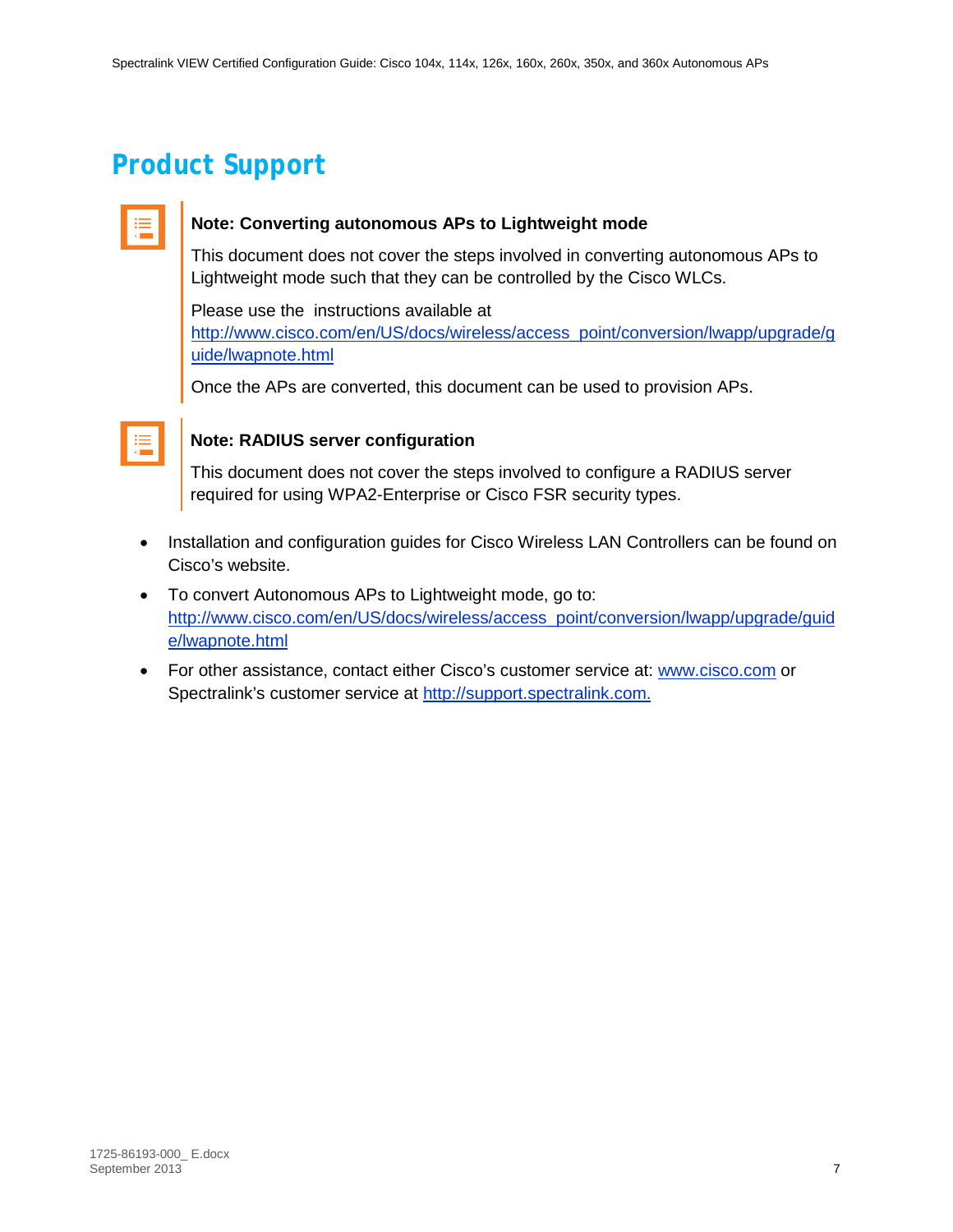## <span id="page-7-0"></span>*Network Topology*

The following topology was used during certification testing. It is important to note that this does not necessarily represent all possible configurations.



Spectralink 84-Series handsets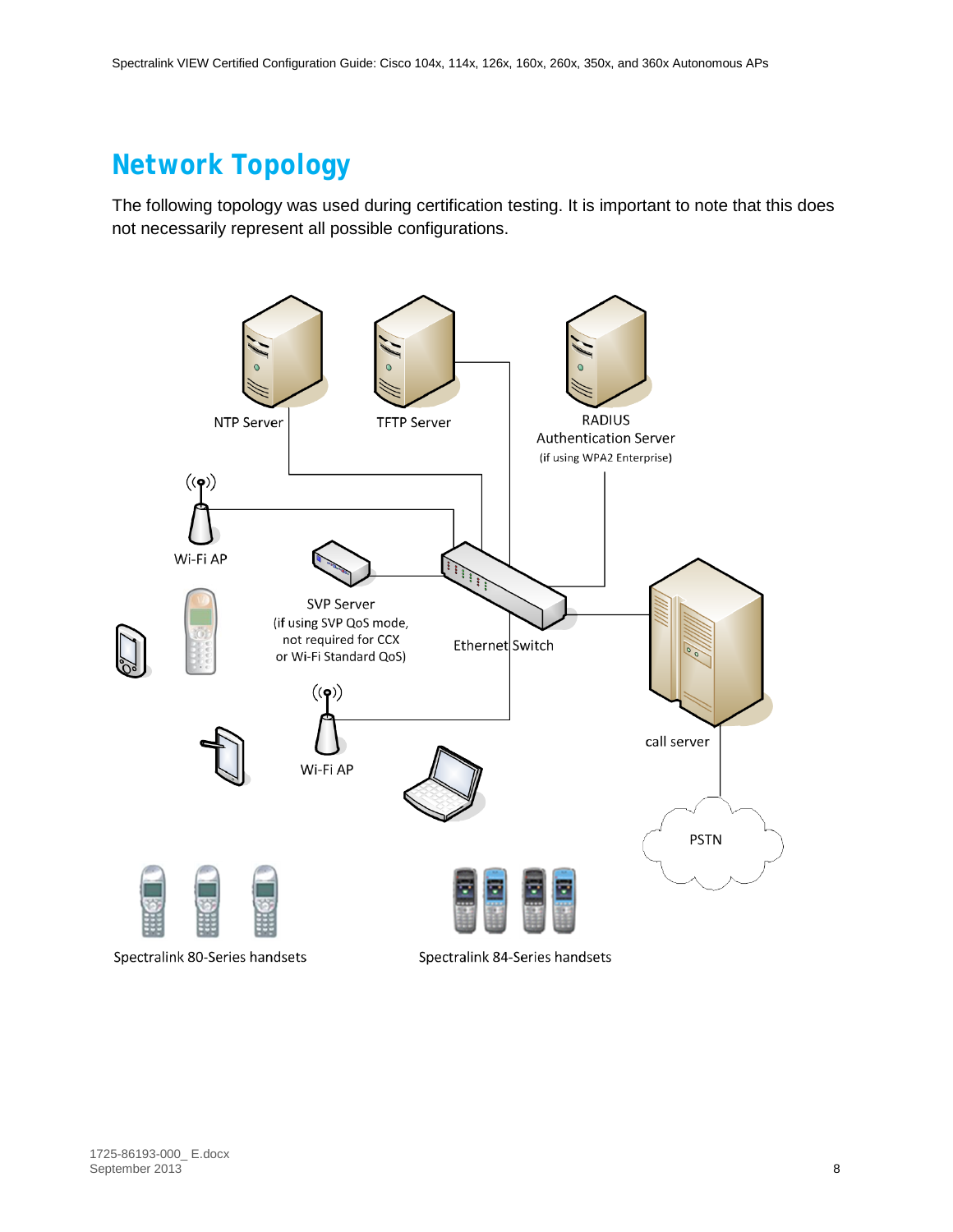# <span id="page-8-0"></span>**Chapter 1: AP Configuration Setup**

## <span id="page-8-1"></span>*Initial Setup*

- **1** Go to the Cisco Web site at [http://www.cisco.com.](http://www.cisco.com/)
- **2** Navigate to the **Download Software** Web page by clicking **Support> Downloads**.
- **3** Select **Wireless> Access Points>{Series}>{Model Number}>Autonomous AP IOS Software**.
- **4** Enter your **Username** and **Password** to gain access.
- **5** Download the correct code version for the access point model, listed in the [Certified](#page-3-1)  [Product Summary.](#page-3-1)

#### <span id="page-8-2"></span>**Assigning an IP address to a new AP**

It is sometimes more convenient to assign an IP address to the access point using the command line interface (CLI). The steps are described below.

- **1** Connect the PC's serial port to the console connection on the AP via a CLI cable. Open a terminal program, such as HyperTerminal. Configure the settings to 9600 baud, 8 data bits, no parity.
- **2** At the prompt, type **enable**.
- **3** Type in the password; default password is **Cisco**.
- **4** Type in the command **configure terminal**.
- **5** Type in the command **interface BVI 1**.
- **6** Type ip address <ip address> <net mask>.
- **7** Type **end** and then **write mem** to save configuration.

The rest of the configuration can easily be done through the browser interface.

<span id="page-8-3"></span>Log into the AP via a Web browser, using the IP address assigned in the above step.

#### **Connecting to the AP**

Connect to the AP via Netscape or Internet Explorer by entering the URL: http://<IP\_Addr> (where  $\leq$  IP Addr> is the IP address of the AP).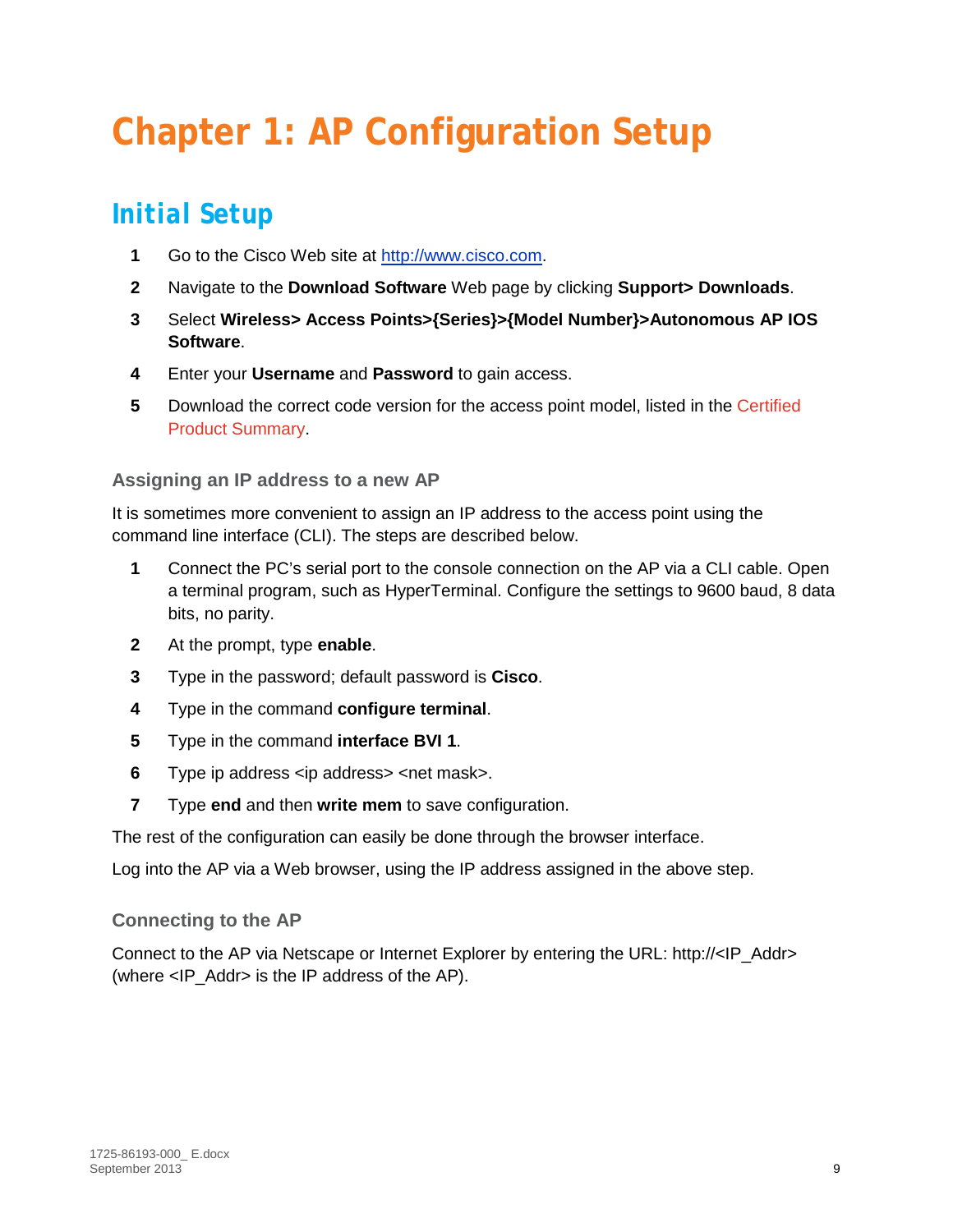### <span id="page-9-0"></span>*Installing Software*

- **1** Download the appropriate firmware for your model AP from the **Cisco** Web site.
- **2** Connect to the AP via a browser, preferably Internet Explorer. Turn off pop-up blocking (See the **Tools** menu in IE).
- **3** In the navigation pane, click **SOFTWARE**.
- **4** Select **Software upgrade** from the sub-menu.
- **5** Click the **HTTP UPGRADE** tab.
- **6** Use the **Browse** button to select the **tar** image.
- **7** Click the **Upgrade** button.

| System Software                                 | <b>HTTP UPGRADE</b><br>JE.            | TFTP UPGRADE            |                                                           |
|-------------------------------------------------|---------------------------------------|-------------------------|-----------------------------------------------------------|
| Software upgrade<br><b>System configuration</b> | Hostname ap                           |                         | ap uptime is 6 hours, 13 minutes                          |
|                                                 | System Software: Upgrade-HTTP Upgrade |                         |                                                           |
|                                                 | <b>System Software Filename:</b>      | ap3g2-k9w7-xx.152-4.JA1 |                                                           |
|                                                 | <b>System Software Version:</b>       | 15.2(4)JA1              |                                                           |
|                                                 | <b>Bootloader Version:</b>            | 12.4                    |                                                           |
|                                                 | Upgrade System Software Tar File:     | Upgrade                 | Browse                                                    |
|                                                 |                                       |                         |                                                           |
|                                                 | Close Window                          |                         | Copyright (c) 1992-2009, 2011-2012 by Cisco Systems, Inc. |

- **8** Allow at least five minutes for the upgrade to complete.
- **9** The Web browser opens a window indicating the amount of time since the upgrade started. After the upgrade is completed, this window may stay open. The user will need to close these window(s) and refresh browser's connection to the AP.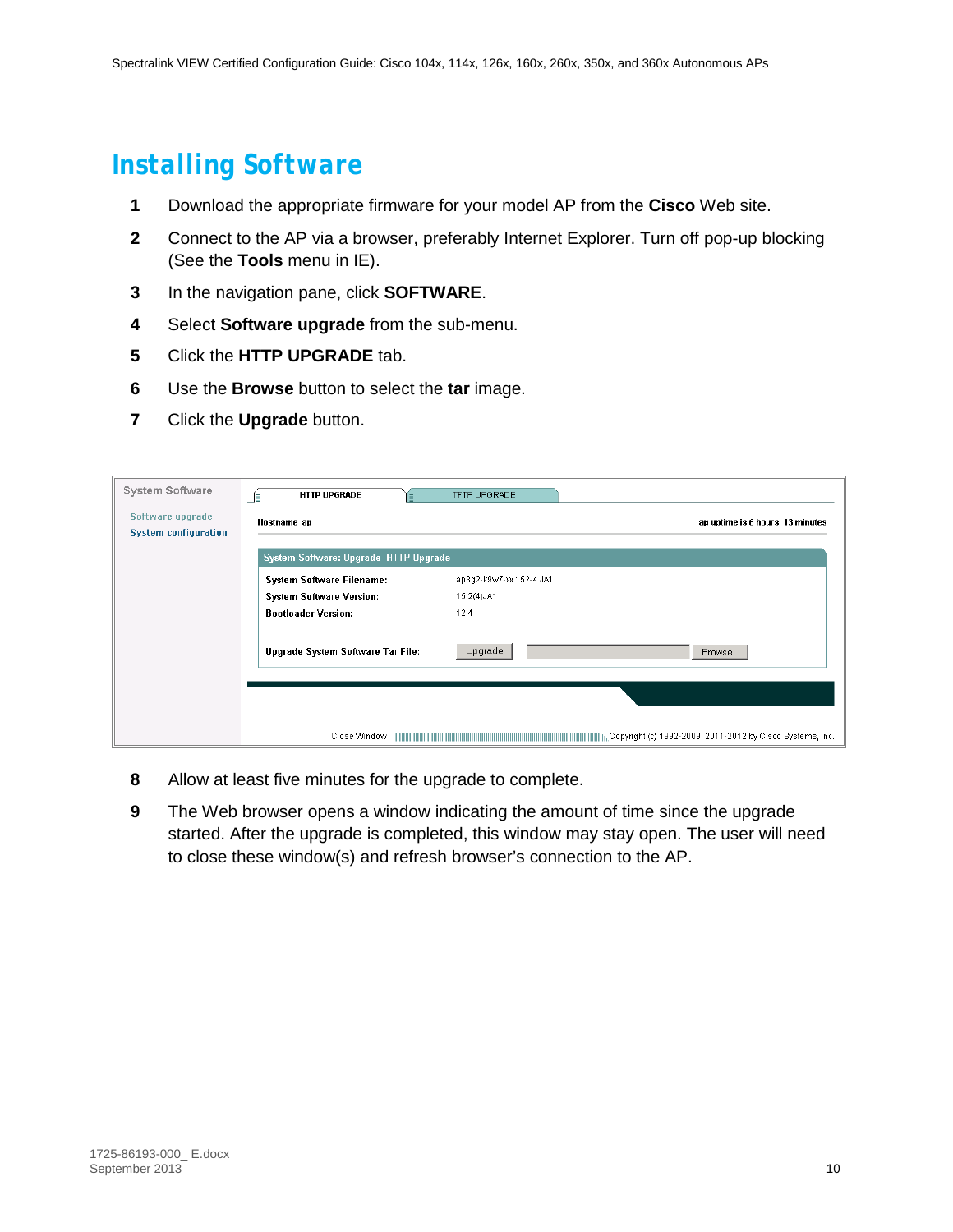# <span id="page-10-0"></span>**Chapter 2: Quality of Service**

The handset supports the following three Quality of Service (QoS) modes:

- SVP (Spectralink Voice Priority)
- Wi-Fi Standard (WMM-Power Save and WMM-Admission Control)
- CCX (Cisco Compatible Extensions)

Configuring the AP for QoS is distinctly different depending on the desired QoS mode.



#### **Note: No SVP**

The version of the autonomous software covered by this document does not contain a working SVP configuration method.

## <span id="page-10-1"></span>*Wi-Fi Standard and CCX QoS Configuration*

<span id="page-10-2"></span>**QoS policy**

- **1** In the navigation pane, click **SERVICES**.
- **2** Select **QoS** from the sub-menu.

Create a policy to map DSCP values for voice and control packets:

Assume that a DSCP value of 46 is used for voice packets and 40 for PBX control packets.

- **1** Name the policy in the **Policy Name** field. For example **WMM-PS**.
- **2** To customize voice priorities, select the **IP DSCP** field, enter **46** in the text field, select **Voice < 10ms Latency (6)** as the class of service, and click the **Add** button.
- **3** Likewise, to configure control packet priorities select the **IP DSCP** field, enter **40** in the text field, select **Controlled Load (4)** as the class of service, and click the **Add** button. This results in two classifications.
- **4** Click the **Apply** button in the **Create/Edit Policies** section of the screen.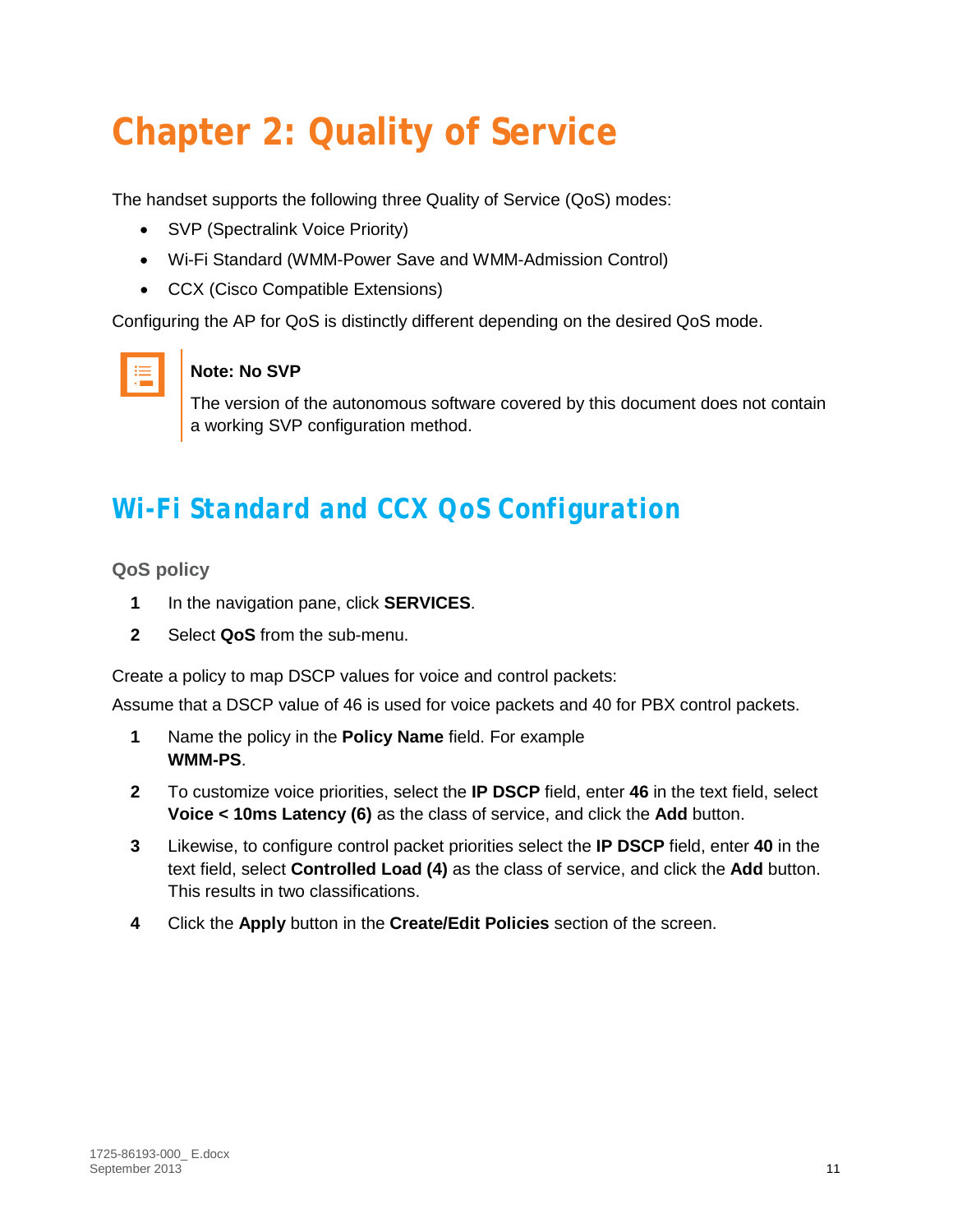#### **Associate the QoS policy created in the previous step:**

Assuming both radios are being used, perform the following steps under **Apply Policies to Interface**/**VLANS**:

- **1** Select **WMM-PS** for the following network interfaces:
	- **a Incoming** for the **GigabitEthernet0**
	- **b Incoming** and **Outgoing** for the **Radio0-802.11G**
	- **c Incoming** and **Outgoing** for the **Radio1-802**.**11A**
- **2** Click the **Apply** button to save the QoS policies.

|          | <b>Apply Policies to Interface/ VLANs</b> |                       |                                                                             |
|----------|-------------------------------------------|-----------------------|-----------------------------------------------------------------------------|
|          | Radio0-802.11N2.4GHz                      | Radio1-802.11N5GHz    | <b>GigabitEthernet0</b>                                                     |
| Incoming | WMM_PS   <del>▼</del>                     | WMM_PS <mark>▼</mark> | $\overline{\left \right.$ ( NONE > $\overline{\left \right. \cdot \right.}$ |
| Outgoing | WMM_PS   <del>▼</del>                     | WMM_PS ▼              | $\vert$ < NONE > $\vert \mathbf{v} \vert$                                   |

| Apply | Cancel |
|-------|--------|
|-------|--------|

#### <span id="page-11-0"></span>**Use WFA Defaults for Access Categories**

**1** For each radio used by the handsets, go to the **Access Categories** tab in the **QoS Services** menu.

| RADIO0-802.11N <sup>2.4GHZ</sup><br>RADIO1-802.11N <sup>5GHZ</sup><br>QoS POLICIES<br>ADVANCED.<br><b>\TEGORIES</b><br>ORIES |
|------------------------------------------------------------------------------------------------------------------------------|
|------------------------------------------------------------------------------------------------------------------------------|

**2** Click the **WFA Default** button to reset all access category settings to the WFA default.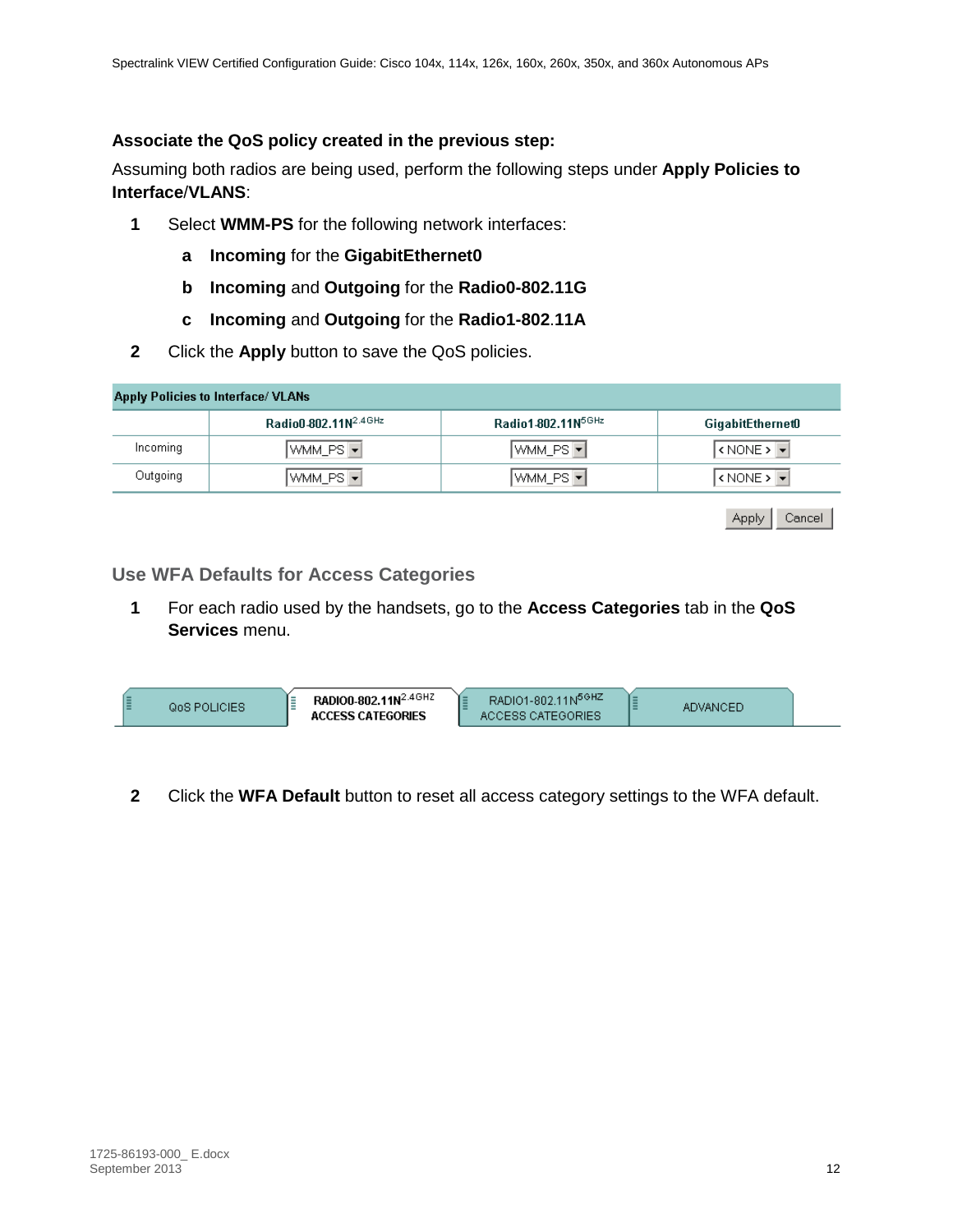|                                   | <b>Services: QoS Policies - Access Category</b> |                           |                                  |                      |                        |
|-----------------------------------|-------------------------------------------------|---------------------------|----------------------------------|----------------------|------------------------|
| <b>Access Category Definition</b> |                                                 |                           |                                  |                      |                        |
| <b>Access Category</b>            |                                                 | Background<br>$(CoS 1-2)$ | <b>Best Effort</b><br>(Cos 0, 3) | Video<br>$(Cos 4-5)$ | Voice<br>$(CoS 6-7)$   |
| <b>Min Contention</b><br>Window   | AP                                              | 4                         | 4                                | 3                    | 2                      |
| $(2x-1; x can be 0-10)$           | Client                                          | 4                         | 4                                | $\overline{3}$       | 2                      |
| <b>Max Contention</b><br>Window   | AP                                              | 10                        | 6                                | 4                    | 3                      |
| $(2x-1; x can be 0-10)$           | Client                                          | 10                        | 10                               | $\vert$ 4            | 3                      |
| <b>Fixed Slot Time</b>            | AP                                              | 17                        | $\overline{3}$                   | ł1                   |                        |
| $(0-20)$                          | Client                                          | 17                        | $\vert$ 3                        | $\overline{2}$       | 2                      |
| Transmit                          | AP                                              | 10                        | 10                               | 3008                 | 1504                   |
| Opportunity<br>$(0-65535 \mu S)$  | Client                                          | 10                        | 10                               | 3008                 | 1504                   |
|                                   |                                                 |                           | <b>Optimized Voice</b>           | <b>WFA Default</b>   | Cancel<br><b>Apply</b> |

**3** Click **OK** to accept the notification message.



**4** Click the **Apply** button in the **Services: QoS Policies – Access Category** section to save the WFA default settings.

#### <span id="page-12-0"></span>**Enable Admission Control**

(Highly recommended, all wireless clients must use Admission Control)

**1** For each radio used by the handsets, go to the **Access Categories** tab in the **QoS Services** menu.



**2** Enable both **Video** and **Voice** admission control.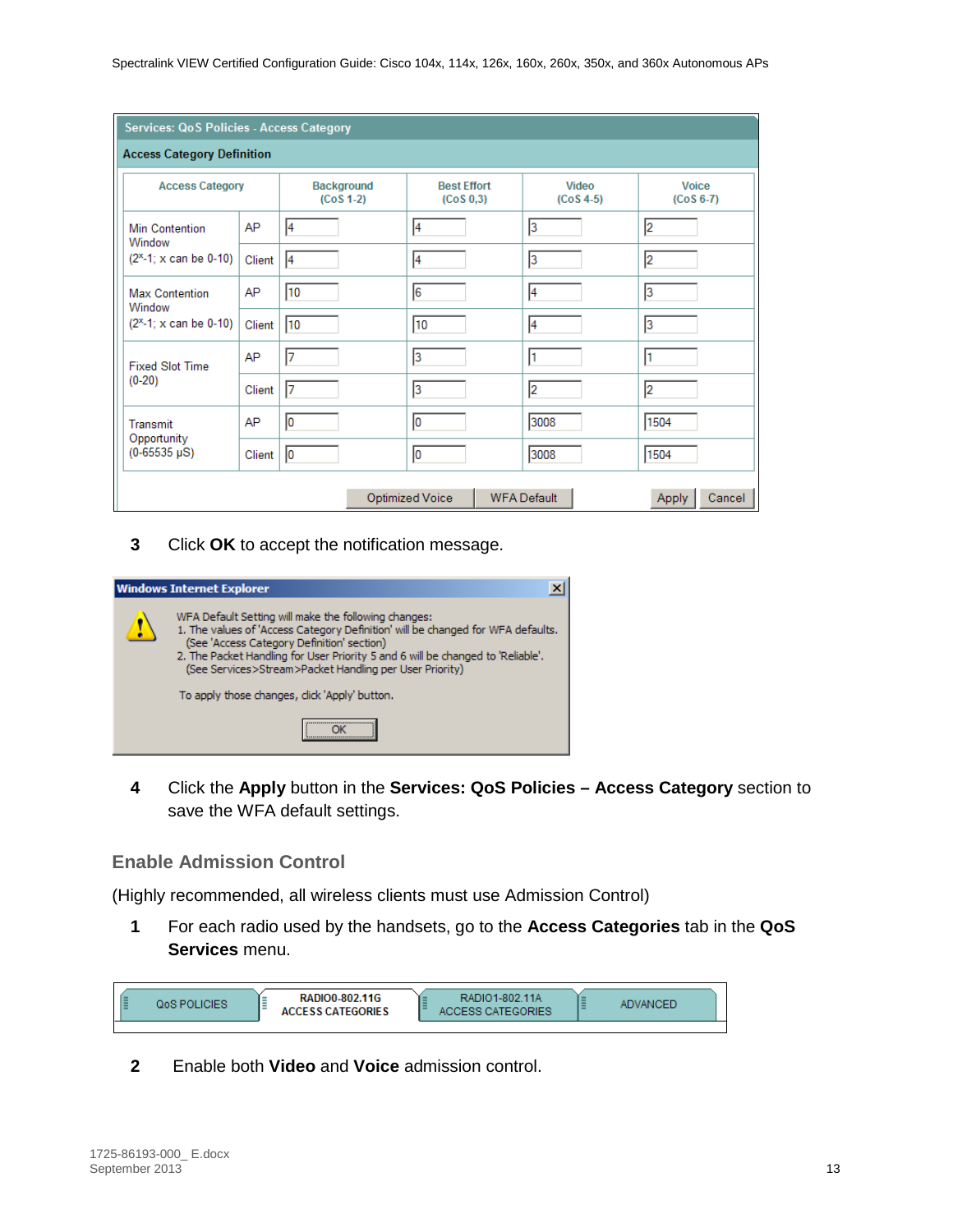| <b>Admission Control for Video and Voice</b> |                            |
|----------------------------------------------|----------------------------|
| Video(CoS 4-5)                               | <b>□ Admission Control</b> |
| Voice(CoS 6-7)                               | <b>□</b> Admission Control |

**3** Click the **Apply** button to save selections.

#### <span id="page-13-0"></span>**Disable Admission Control**

**1** For each radio used by the handsets, go to the **Access Categories** tab in the **QoS Services** menu.



**2** Disable both **Video** and **Voice** admission control.

| <b>Admission Control for Video and Voice</b> |                     |  |
|----------------------------------------------|---------------------|--|
| Video(CoS 4-5)                               | □ Admission Control |  |
| Voice(CoS 6-7)                               | □ Admission Control |  |

**3** Click the **Apply** button to save selections.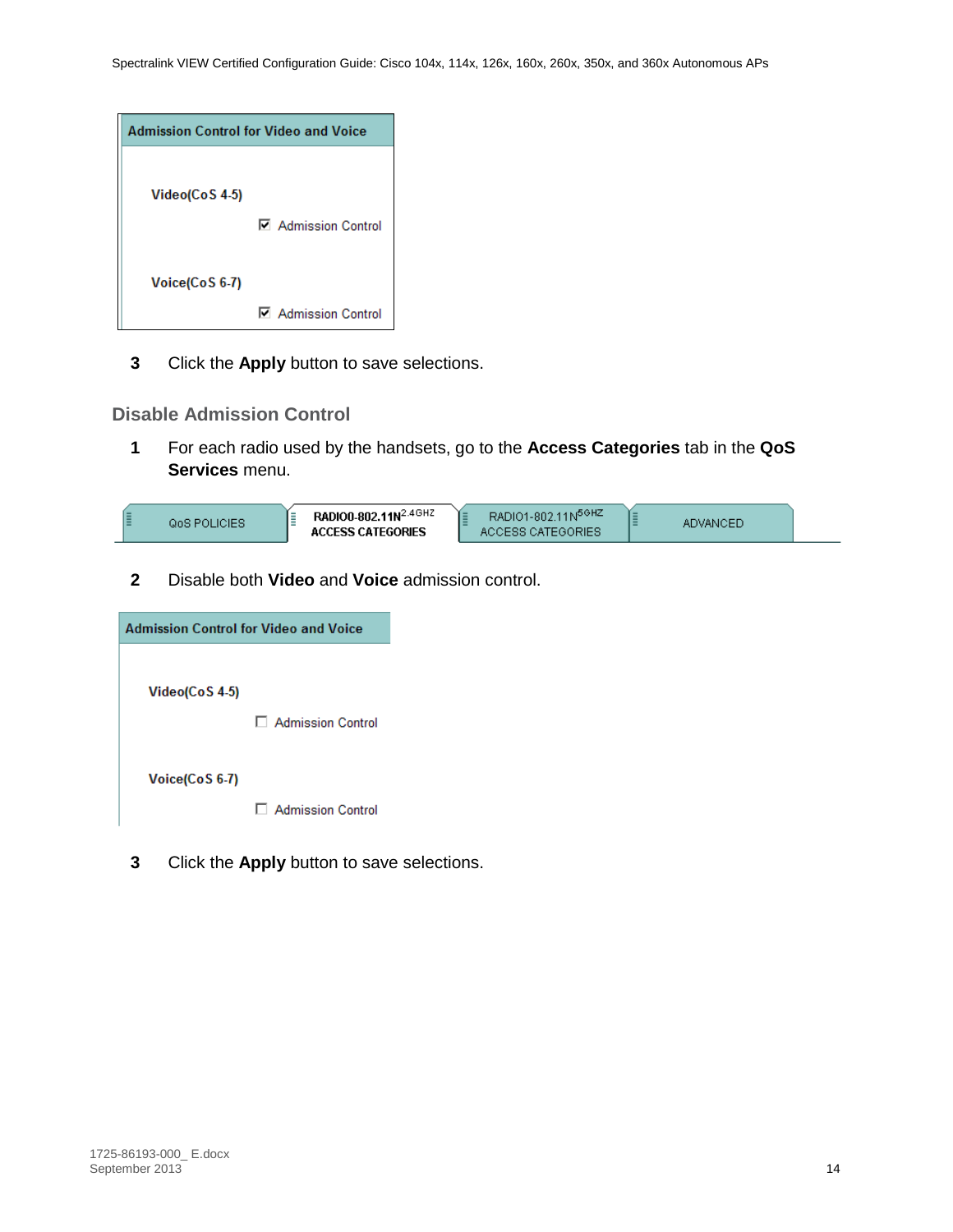#### <span id="page-14-0"></span>**Enable WMM**

**1** Go to the **ADVANCED** tab in the **QoS Services** menu.

| RADIO0-802.11N <sup>2.4GHZ</sup><br><b>GoS POLICIES</b><br>ACCESS CATEGORIES | RADIO1-802.11N <sup>5GHZ</sup><br>ACCESS CATEGORIES | <b>ADVANCED</b> |  |
|------------------------------------------------------------------------------|-----------------------------------------------------|-----------------|--|
|------------------------------------------------------------------------------|-----------------------------------------------------|-----------------|--|

- **2** Enable **WMM** for all radios used by handsets.
- **3** Disable **QoS Element for Wireless Phones.**
- **4** Disable **IGMP Snooping.**
- **5** Select **No** for **AVVID Priority Mapping.**
- **6** Click **Apply** to save **ADVANCED** settings.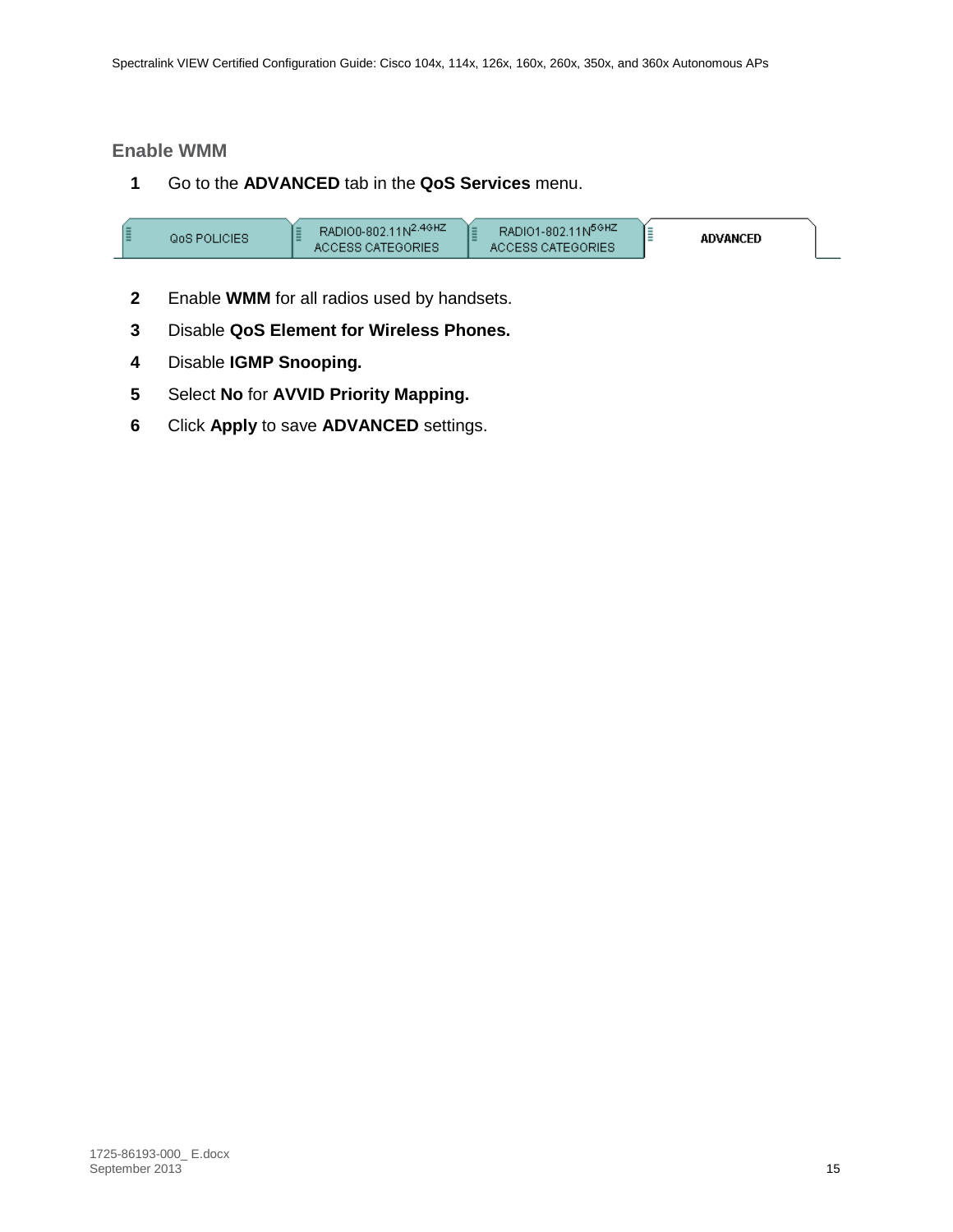| <b>Services: QoS Policies - Advanced</b>                         |              |                              |  |
|------------------------------------------------------------------|--------------|------------------------------|--|
| <b>IP Phone</b>                                                  |              |                              |  |
| <b>OoS Element for Wireless Phones :</b>                         |              | $\circ$ Enable $\Box$ Dot11e |  |
|                                                                  | ⊙<br>Disable |                              |  |
| <b>IGMP Snooping</b>                                             |              |                              |  |
| Snooping Helper: C Enable © Disable                              |              |                              |  |
| <b>AVVID Priority Mapping</b>                                    |              |                              |  |
| Map Ethernet Packets with CoS 5 to CoS 6: $\circ$ Yes $\circ$ No |              |                              |  |

#### WiFi MultiMedia (WMM)

#### **Enable on Radio Interfaces:**

- Radio0-802.11N<sup>2.4GHz</sup>
- $\boxdot$  Radio1-802.11N<sup>5GHz</sup>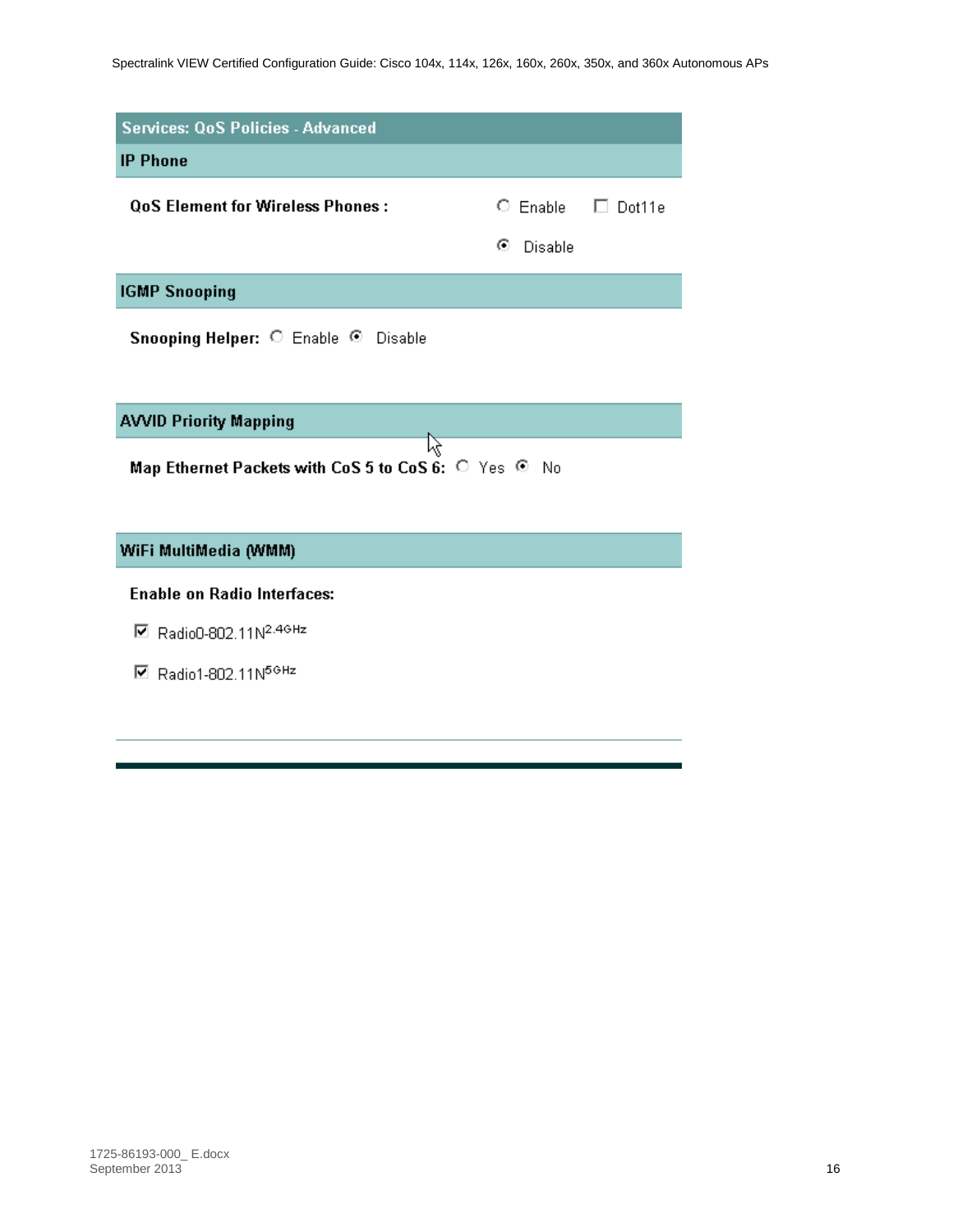#### <span id="page-16-0"></span>**Enable ARP Caching/Proxy ARP**

- **1** Under **SERVICES**, go to **ARP Caching**.
- **2** Enable **Client ARP Caching**.
- **3** Click the **Apply** button to save settings.

| <b>Services: ARP Caching</b> |                                                                                       |
|------------------------------|---------------------------------------------------------------------------------------|
| <b>Client ARP Caching:</b>   | . ⓒ Enable . ◯ Disable                                                                |
|                              | □ Forward ARP Requests To Radio Interfaces When Not All Client IP Addresses Are Known |
|                              |                                                                                       |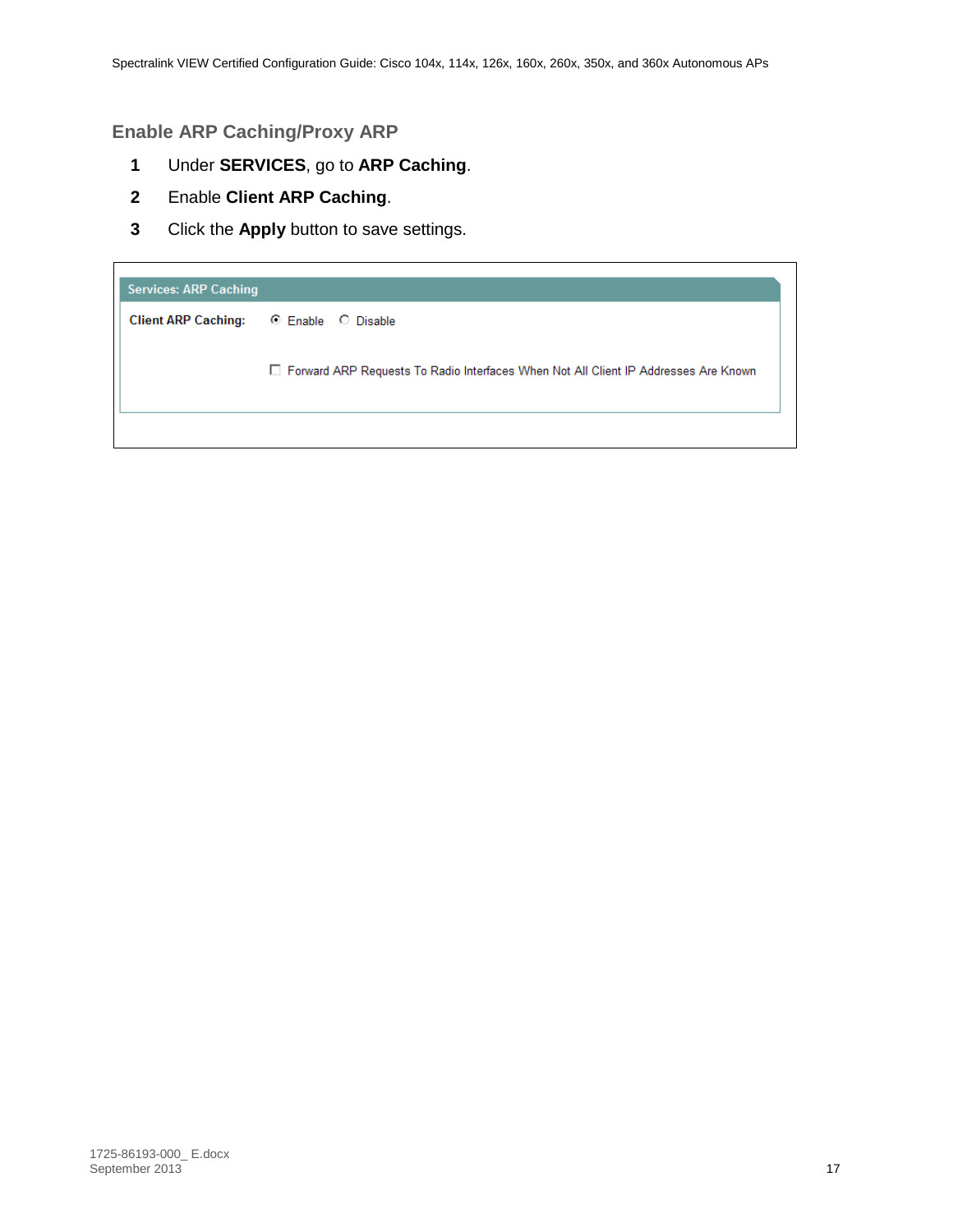# <span id="page-17-0"></span>**Chapter 3: Security**

## <span id="page-17-1"></span>*Encryption Manager*

- **1** In the navigation pane, click **SECURITY**.
- **2** Select **Encryption Manager** from the sub-menu.
- **3** Under **Encryption Modes**, click the **Cipher** option.
- **4** For WPA-PSK, select **TKIP** from the **Cipher** drop-down list. For WPA2-PSK or WPA2- Enterprise, select **AES CCMP** from the drop-down list.
- **5** Under **Encryption Keys**, clear all **Encryption Key** fields.
- **6** Under **Global Properties**, select the **Disable Rotation** option.
- **7** Click the **Apply** button.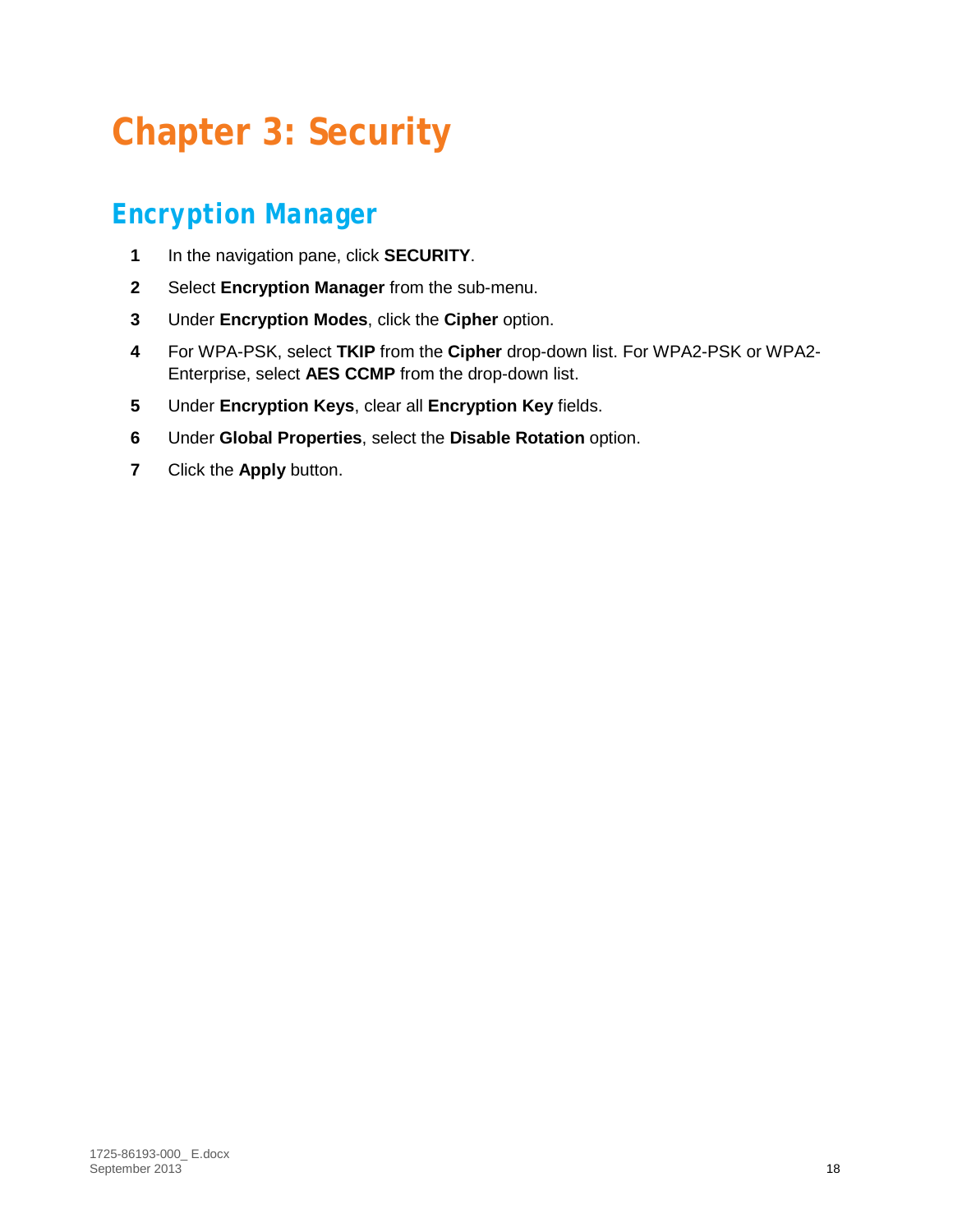| ahah                                                   |                                                       |                                    |                                                                               |                                               |
|--------------------------------------------------------|-------------------------------------------------------|------------------------------------|-------------------------------------------------------------------------------|-----------------------------------------------|
| <b>CISCO</b>                                           | HOME<br><b>NETWORK</b><br><b>ASSOCIATION</b>          | <b>WIRELESS</b><br><b>SECURITY</b> | <b>MANAGEMENT</b><br>SERVICES                                                 | SOFTWARE<br>EVENT LOG                         |
| Security                                               | RADIO0-802.11N <sup>2.4GHZ</sup><br>∫∃                | RADIO1-802.11N <sup>5GHZ</sup>     |                                                                               |                                               |
| <b>Admin Access</b>                                    |                                                       |                                    |                                                                               |                                               |
| <b>Encryption Manager</b>                              | Hostname ap                                           |                                    |                                                                               | ap uptime is 7 hours, 49 minutes              |
| <b>SSID Manager</b>                                    |                                                       |                                    |                                                                               |                                               |
| <b>Server Manager</b>                                  | Security: Encryption Manager - Radio0-802.11N2.4GHz   |                                    |                                                                               |                                               |
| <b>AP Authentication</b><br><b>Intrusion Detection</b> | <b>Encryption Modes</b>                               |                                    |                                                                               |                                               |
| <b>Local RADIUS Server</b>                             | C None                                                |                                    |                                                                               |                                               |
| <b>Advance Security</b>                                |                                                       |                                    |                                                                               |                                               |
|                                                        | O WEP Encryption Optional<br>$\overline{\phantom{a}}$ |                                    |                                                                               |                                               |
|                                                        |                                                       |                                    | Cisco Compliant TKIP Features: $\square$ Enable Message Integrity Check (MIC) |                                               |
|                                                        |                                                       |                                    | E Enable Per Packet Keying (PPK)                                              |                                               |
|                                                        | AES CCMP<br>$\odot$ Cipher                            | $\blacktriangledown$               |                                                                               |                                               |
|                                                        |                                                       |                                    |                                                                               |                                               |
|                                                        | <b>Encryption Keys</b>                                |                                    |                                                                               |                                               |
|                                                        |                                                       | <b>Transmit Key</b>                | <b>Encryption Key (Hexadecimal)</b>                                           | <b>Key Size</b>                               |
|                                                        | <b>Encryption Key 1:</b>                              | O                                  |                                                                               | 128 bit $\blacktriangledown$                  |
|                                                        |                                                       |                                    |                                                                               |                                               |
|                                                        | <b>Encryption Key 2:</b>                              | ø                                  |                                                                               | 128 bit -                                     |
|                                                        | <b>Encryption Key 3:</b>                              | O                                  |                                                                               | 128 bit $\blacktriangledown$                  |
|                                                        | <b>Encryption Key 4:</b>                              | $\circ$                            |                                                                               | $\sqrt{128 \text{ bit } \blacktriangleright}$ |
|                                                        |                                                       |                                    |                                                                               |                                               |
|                                                        |                                                       |                                    |                                                                               |                                               |
|                                                        | <b>Global Properties</b>                              |                                    |                                                                               |                                               |
|                                                        | <b>Broadcast Key Rotation Interval:</b>               | ● Disable Rotation                 |                                                                               |                                               |
|                                                        |                                                       |                                    | C Enable Rotation with Interval: OISABLED (10-10000000 sec)                   |                                               |
|                                                        |                                                       |                                    |                                                                               |                                               |
|                                                        | <b>WPA Group Key Update:</b>                          |                                    | E Enable Group Key Update On Membership Termination                           |                                               |
|                                                        |                                                       |                                    |                                                                               |                                               |
|                                                        |                                                       |                                    | E Enable Group Key Update On Member's Capability Change                       |                                               |
|                                                        |                                                       |                                    |                                                                               |                                               |
|                                                        |                                                       |                                    |                                                                               | Apply-Radio0<br>Apply-All<br>Cancel           |
|                                                        |                                                       |                                    |                                                                               |                                               |
|                                                        |                                                       |                                    |                                                                               |                                               |
|                                                        | Close Window                                          |                                    |                                                                               |                                               |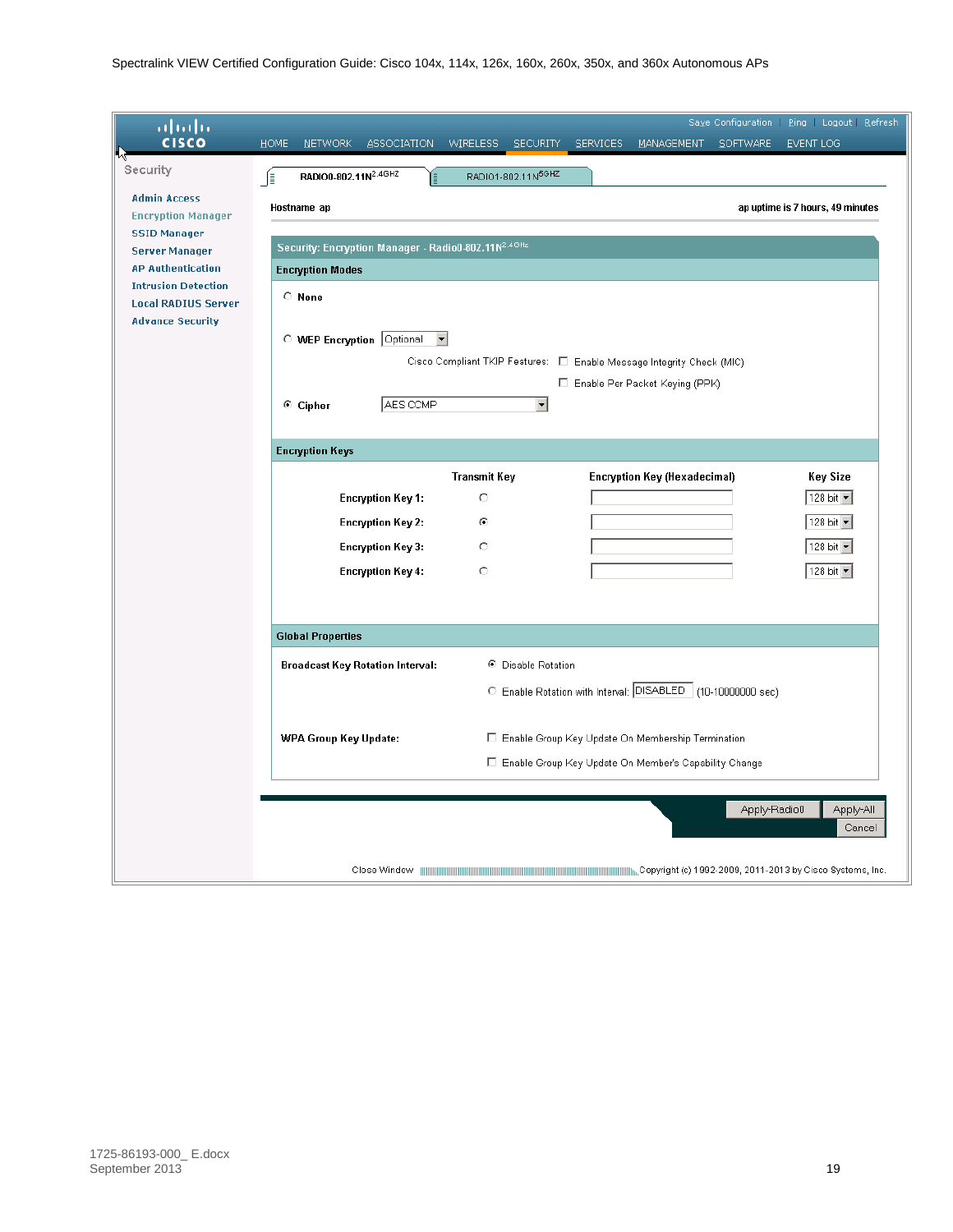### <span id="page-19-0"></span>*Time Server*

- **1** In the navigation pane, click **SERVICES**.
- **2** Select **SNTP** from the sub-menu.
- **3** Set the **Simple Network Time Protocol (SNTP)** to **Enable**.
- **4** Enter the **GMT Offset** and **Use Daylight Savings Time (United States only)** if desired.
- **5** Or, manually set the time if desired.



#### **Note: Time Needed for Enterprise Security**

It is important for proper certificate processing that the AP have a time setting.

### <span id="page-19-1"></span>*SSID Manager*

- **1** In the navigation pane, click **SECURITY**.
- **2** Select **SSID Manager** from the sub-menu.
- **3** Under **Current SSID List**, select the proper SSID from list box, or create a new one if necessary. Make sure the correct radio interface is selected, **Radio0-802.11N2.4GHz** or **Radio1-802.11AN5GHz**.

| <b>Security: Global SSID Manager</b> |                     |                                                     |
|--------------------------------------|---------------------|-----------------------------------------------------|
| <b>SSID Properties</b>               |                     |                                                     |
| <b>Current SSID List</b>             |                     |                                                     |
| <new></new>                          | SSID:               | view                                                |
| view                                 | VLAN:               | $\sim$ NONE > $\blacktriangleright$<br>Define VLANs |
|                                      |                     | Backup 1:                                           |
|                                      |                     | Backup 2:                                           |
|                                      |                     | Backup 3:                                           |
| ぺ                                    | <b>Band-Select:</b> | □ Band Select                                       |
|                                      | Interface:          | ■ Radio0-802.11N <sup>2.4GHz</sup>                  |
|                                      |                     | ■ Radio1-802.11N <sup>5GHz</sup>                    |
|                                      | Network ID:         | $(D-4096)$                                          |
|                                      |                     |                                                     |
| Delete                               |                     |                                                     |
|                                      |                     |                                                     |
|                                      |                     |                                                     |

**4** Under **Authentication Settings**, select the **Open Authentication** check box.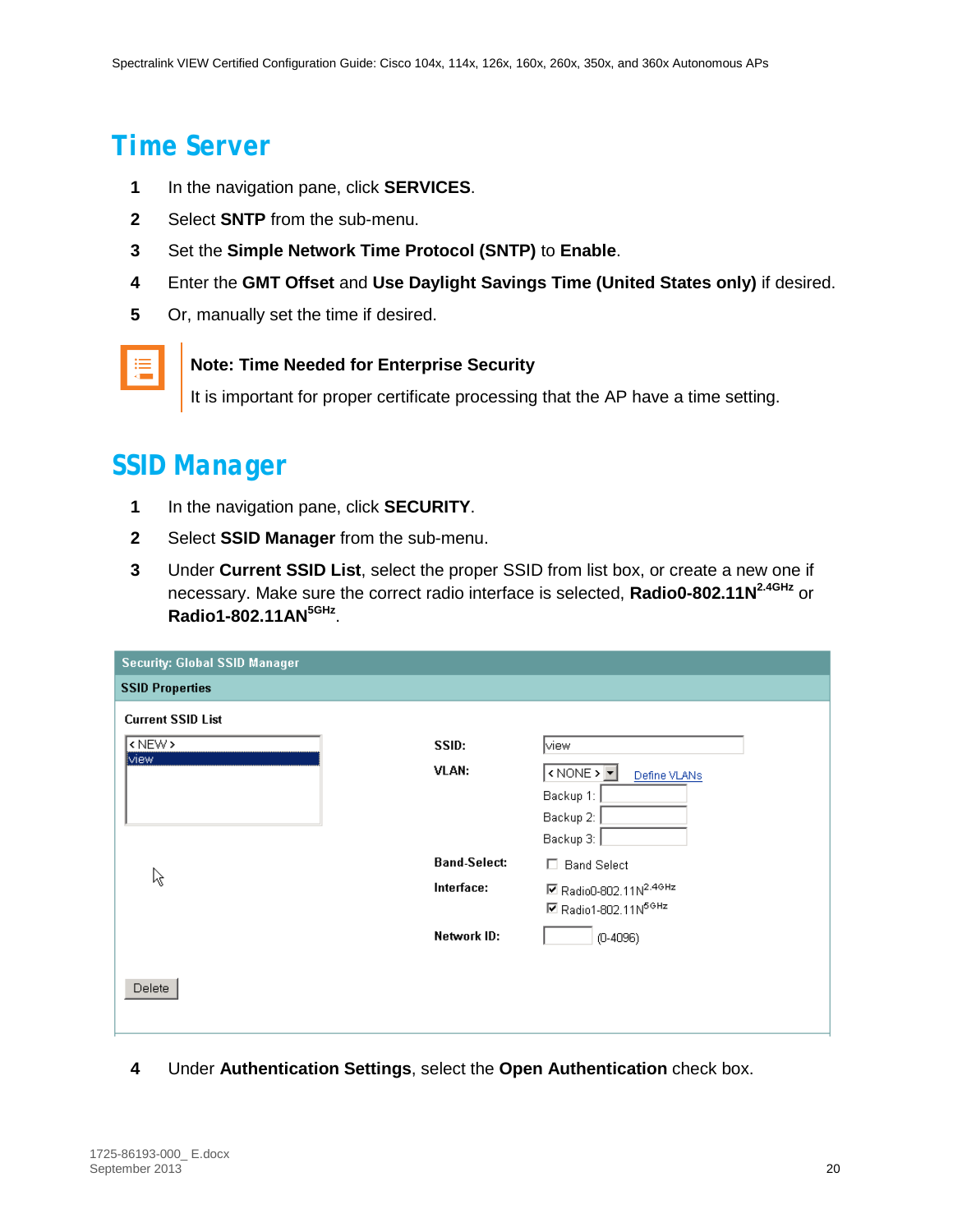**5** To advertise the SSID name in the beacon, type the ssid name into the guest mode setting and click **Apply** as shown below:

| <b>Guest Mode/Infrastructure SSID Settings</b> |                                                                                                     |
|------------------------------------------------|-----------------------------------------------------------------------------------------------------|
|                                                |                                                                                                     |
| Radio0-802.11N <sup>2.4GHz</sup> :             |                                                                                                     |
| Set Beacon Mode:                               | Set Single Guest Mode SSID: View<br>○ Single BSSID<br>R                                             |
|                                                | C Multiple BSSID                                                                                    |
| Set Infrastructure SSID:                       | <none><b>T</b> <math>\Box</math> Force Infrastructure Devices to associate only to this SSID</none> |
|                                                |                                                                                                     |
| Radio1-802.11N <sup>5GHz</sup> :               |                                                                                                     |
| Set Beacon Mode:                               | Set Single Guest Mode SSID: << NONE><br>○ Single BSSID                                              |
|                                                | C Multiple BSSID                                                                                    |
| Set Infrastructure SSID:                       | <none> <math>\blacksquare</math> Force Infrastructure Devices to associate only to this SSID</none> |
|                                                |                                                                                                     |

#### <span id="page-20-0"></span>**Configure Open Authentication**

- **1** For WPA-PSK or WPA2-PSK:
	- **a** Select the **Open Authentication** check box.
	- **b** Select **<No Addition>** from the drop-down list.

| <b>Methods Accepted:</b> |                       |
|--------------------------|-----------------------|
| Open Authentication:     | ll< NO ADDITION>      |
| □ Shared Authentication: | <no addition=""></no> |
| $\Box$ Network $FAP$     | <no addition=""></no> |

- **2** For WPA2-Enterprise:
	- **a** Select the **Open Authentication** check box.
	- **b** Select **with EAP** from the drop-down list.
	- **c** Select the **Network EAP** check box.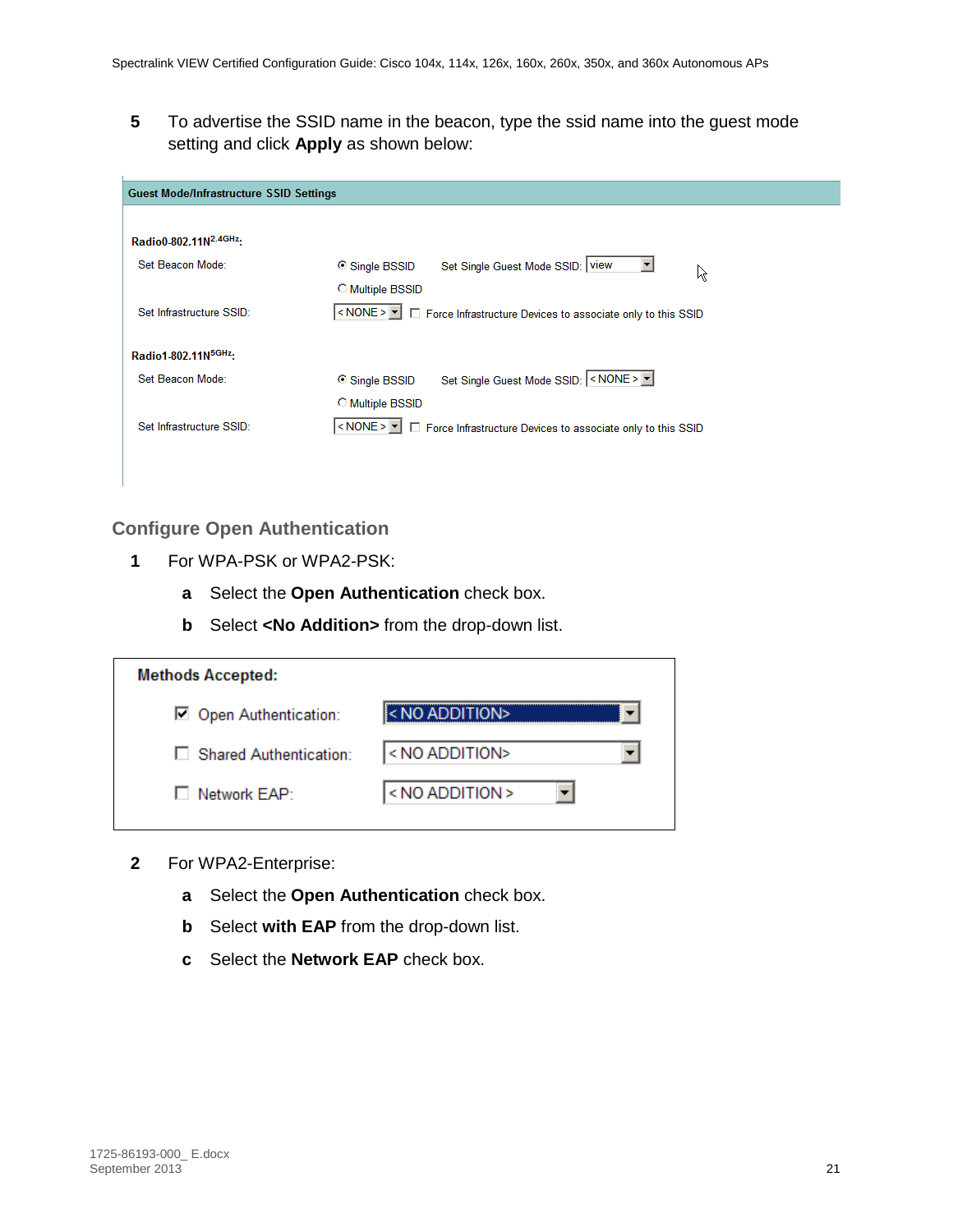#### **Methods Accepted:**

| □ Open Authentication:        | with EAP                        |  |
|-------------------------------|---------------------------------|--|
| □ Web Authentication          | $\square$ Web Pass              |  |
| $\Box$ Shared Authentication: | <no addition=""></no>           |  |
| $\boxdot$ Network EAP:        | $\sim$ NO ADDITION > $\sqrt{x}$ |  |

#### **3** For Cisco FSR:

- **a** Select the **Open Authentication** check box.
- **b** Select **No Addition** from the drop-down list.
- **c** Select the **Network EAP** check box.
- **d** Select **No Addition** from the drop-down list.

| <b>Methods Accepted:</b> |                       |
|--------------------------|-----------------------|
| Open Authentication:     | $\leq NQ$ ADDITION>   |
| □ Shared Authentication: | <no addition=""></no> |
| <b>☑</b> Network EAP:    | < NO ADDITION         |
|                          |                       |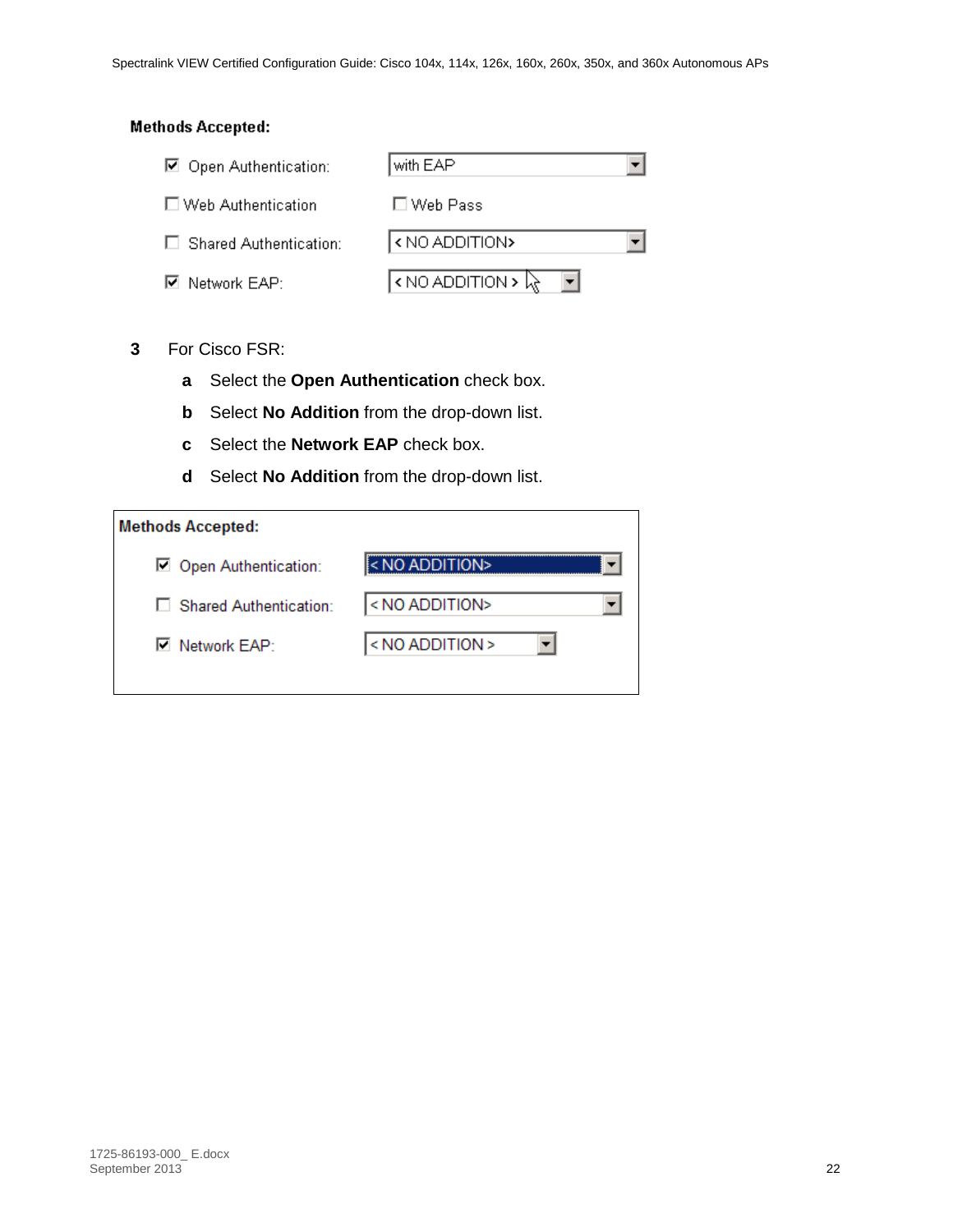#### <span id="page-22-0"></span>**Configure EAP Authentication Servers**

Use the default settings for **Server Priorities**.

| <b>Server Priorities:</b>                        |                                                 |
|--------------------------------------------------|-------------------------------------------------|
| <b>FAP Authentication Servers</b>                | <b>MAC Authentication Servers</b>               |
| <b>O</b> Use Defaults Define Defaults            | <b>O</b> Use Defaults Define Defaults           |
| Customize                                        | Customize                                       |
| Priority 1: $ \leq NONE$ > $\boxed{\bullet}$     | Priority 1: $ \leq NONE > \boxed{\blacksquare}$ |
| Priority 2: $\leq NONE > \mathbf{r}$             | Priority 2: $\leq NONE > \mathbf{r}$            |
| Priority 3: $\vert$ < NONE > $\vert \cdot \vert$ | Priority 3: $\vert$ < NONE > $\vert \vert$      |

<span id="page-22-1"></span>**Configure Client Authenticated Key Management:**

- **1** Select **Mandatory** from the **Key Management** drop-down list.
- **2** Select the **Enable WPA** check box.
- **3** For CCX mode operation, Cisco FSR security or CCKM Fast Roaming when using WPA2-Enterprise security, select the **CCKM** check box.



#### **Note: Check other client compatibility with CCKM**

Many wireless adapters are not compatible with a network advertising CCKM.

**4** For WPA-PSK or WPA2-PSK configure the **WPA Pre-shared Key** field**.** Type in the key code used in the handsets, and select the **ASCII** option. Characters are case-sensitive.

| <b>Client Authenticated Key Management</b> |           |             |                                   |
|--------------------------------------------|-----------|-------------|-----------------------------------|
| Key Management:                            | Mandatory | $\Box$ CCKM | $ WPA -  $<br><b>☑</b> Enable WPA |
| <b>WPA Pre-shared Key:</b>                 |           |             | C ASCII C Hexadecimal             |

**5** IMPORTANT: If Wi-Fi Standard QoS or CCX is being used, you must enable **Call Admission Control**. A handset configured for Wi-Fi Standard QoS or CCX will not associate with an AP that does not have this option enabled.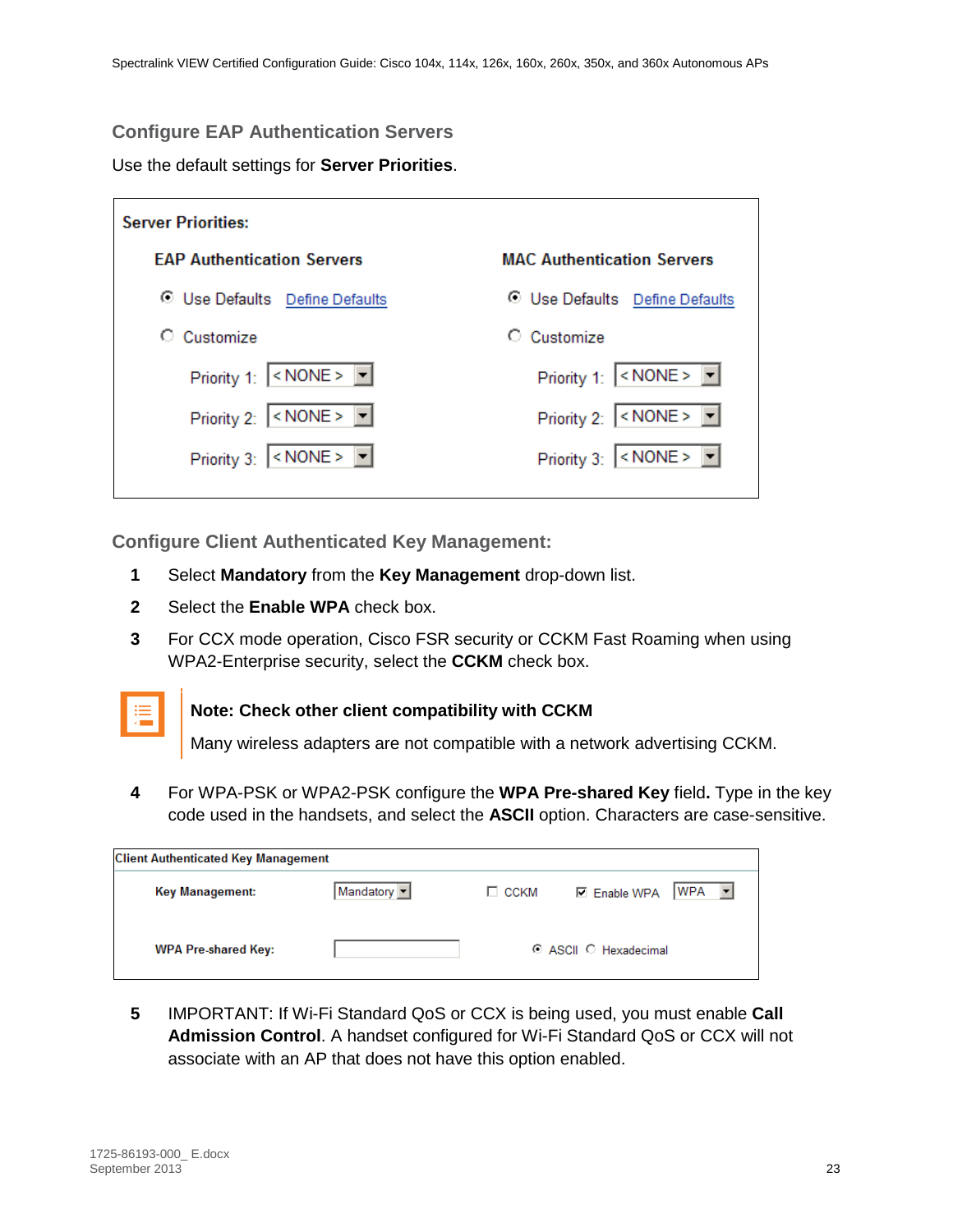| <b>Call Admission Control:</b> | ⊙ Enable ○ Disable |
|--------------------------------|--------------------|
|                                |                    |

**6** Click the **Apply** button.



#### **Note: Enter WDS Host in Radius Server**

The WDS Host AP must be entered as an approved AP (authenticator) on the Radius server.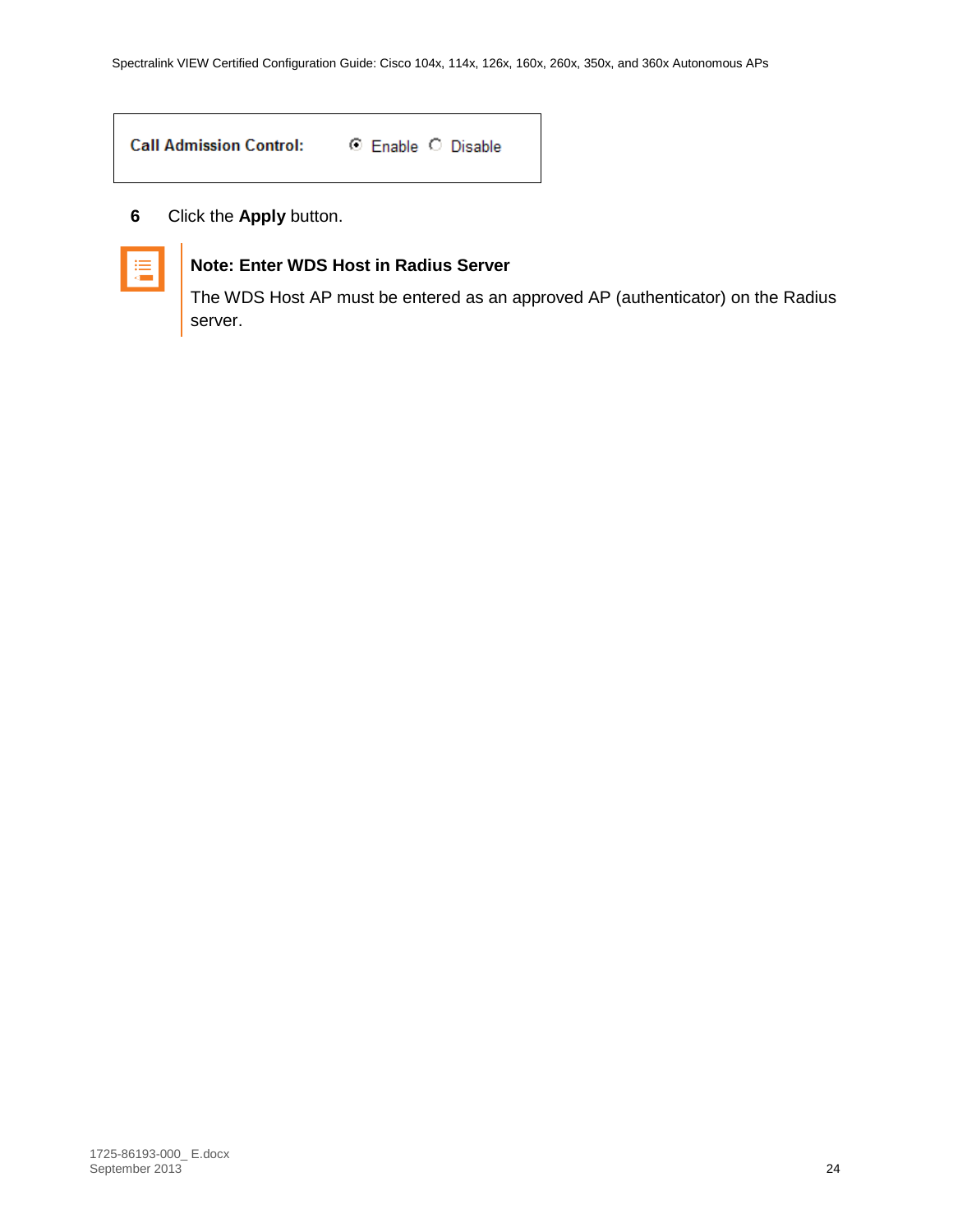### <span id="page-24-0"></span>*Server Manager*

#### **(WPA2-Enterprise and Cisco FSR (LEAP) only)**

- **1** In the navigation pane, click **SECURITY** and select **Server Manager**.
- **2** Configure a new Corporate Server:
	- **a** Select **RADIUS** from the dropdown list.
	- **b** Enter hostname or IP address in the **Server** field.
	- **c** Enter shared secret in the **Shared Secret** field.
- **3** Click the **Apply** button.

| <b>Corporate Servers</b>             |                                        |             |                          |
|--------------------------------------|----------------------------------------|-------------|--------------------------|
| <b>Current Server List</b><br>RADIUS |                                        |             |                          |
| <new></new>                          | <b>IP Version:</b>                     | CIPV4 OIPV6 |                          |
| CiscoACS                             | Server Name:                           |             |                          |
|                                      | Server:                                |             | (Hostname or IP Address) |
|                                      | र्।<br>Shared Secret:                  |             |                          |
|                                      |                                        |             |                          |
|                                      |                                        |             |                          |
| Delete                               | <b>Authentication Port (optional):</b> | $(D-65536)$ |                          |
|                                      | <b>Accounting Port (optional):</b>     | $(D-65536)$ |                          |
|                                      |                                        |             | Cancel<br><b>Apply</b>   |

<span id="page-24-1"></span>**4** Click the **Apply** button.

### *Wireless Services*

#### <span id="page-24-2"></span>**(WPA2-Enterprise and Cisco FSR (LEAP) only)**

#### **Configure WDS Host**

On another AP that is designated as the WDS Host and provides no wireless service:

- **1** : In the navigation pane, click **WIRELESS** and select **WDS**.
- **2** Configure options in **GENERAL SET-UP** tab: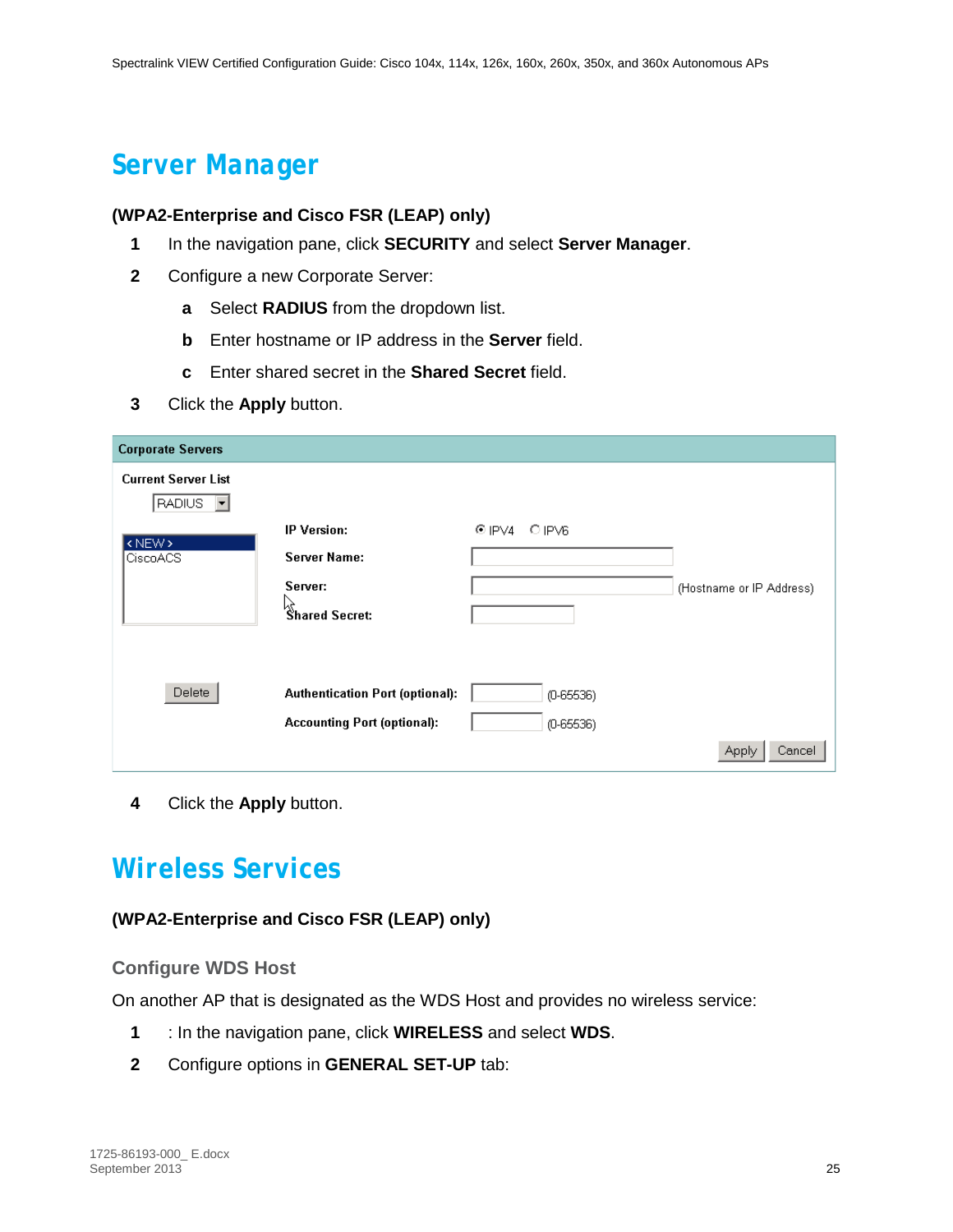- **a** Select **Use this AP as Wireless Domain Services**
- **b** Enter **255** in the **Wireless Domain Services Priority** field.

| <b>WDS STATUS</b><br><b>GENERAL SET-UP</b><br>Ξ              | <b>SERVER GROUPS</b>                 |
|--------------------------------------------------------------|--------------------------------------|
| Hostname                                                     | uptime is 3 days, 1 hour, 26 minutes |
| Wireless Services: WDS/WNM - General Set-Up                  |                                      |
| <b>WDS</b> - Wireless Domain Services - Global Properties    |                                      |
| Use this AP as Wireless Domain Services<br>⊽                 |                                      |
| <b>Wireless Domain Services Priority: 255</b>                | $(1-255)$                            |
| <b>Use Local MAC List for Client Authentication</b>          |                                      |
| <b>WNM - Wireless Network Manager - Global Configuration</b> |                                      |
| <b>Configure Wireless Network Manager</b><br>ப               |                                      |
| Wireless Network Manager Address: DISABLED                   | (IP Address or Hostname)             |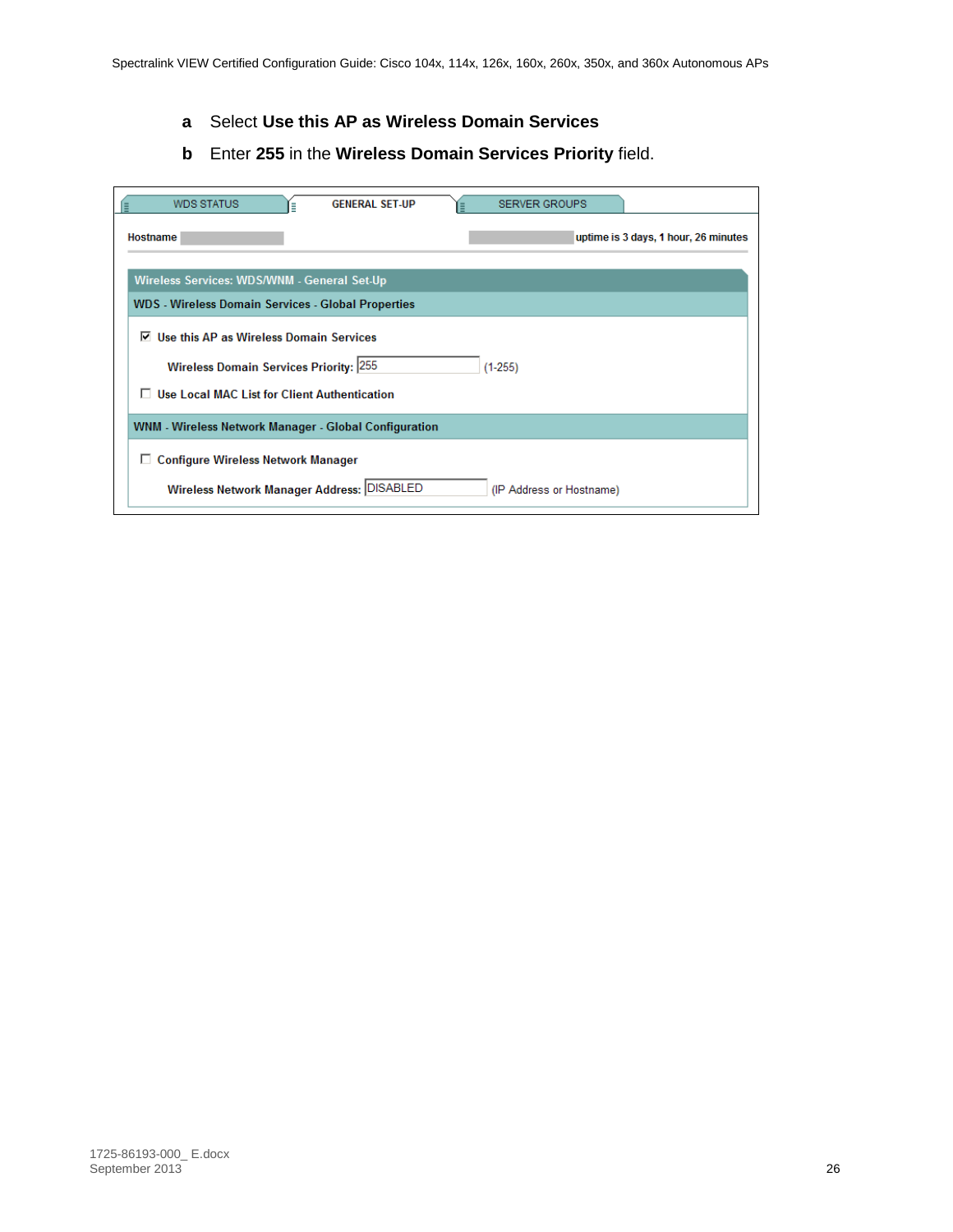- **3** Configure **Infrastructure Authentication** in **SERVER GROUPS** tab:
	- **a** Enter name for infrastructure authentication server group
	- **b** Select the RADIUS server configured in **Server Manager** from the drop down list by **Priority 1**.
	- **c** Under **Use Group For**: select the **Infrastructure Authentication** option.
	- **d** Under **SSID Settings**, select the **Apply to all SSIDs** option.
- **4** Click the **Apply** button.

| <b>Wireless Services: WDS - Server Groups</b> |                                                |
|-----------------------------------------------|------------------------------------------------|
| <b>Server Group List</b>                      |                                                |
| $<$ NEW $>$<br>cckm                           | Server Group Name: cckm                        |
| cckm client                                   | <b>Group Server Priorities: Define Servers</b> |
| Delete                                        | Priority 1: 172.29.65.9                        |
|                                               | Priority 2: < NONE>                            |
|                                               | Priority 3: <none></none>                      |
|                                               |                                                |
| <b>Use Group For:</b>                         |                                                |
| <b>C</b> Infrastructure Authentication        |                                                |
|                                               |                                                |
| C Client Authentication                       |                                                |
| <b>Authentication Settings</b>                | <b>SSID Settings</b>                           |
| <b>EAP Authentication</b>                     | Apply to all SSIDs                             |
| □ LEAP Authentication                         | C Restrict SSIDs (Apply only to listed SSIDs)  |
| MAC Authentication                            | SSID: DISABLED<br>Add                          |
| □ Default (Any) Authentication                | Remove                                         |
|                                               |                                                |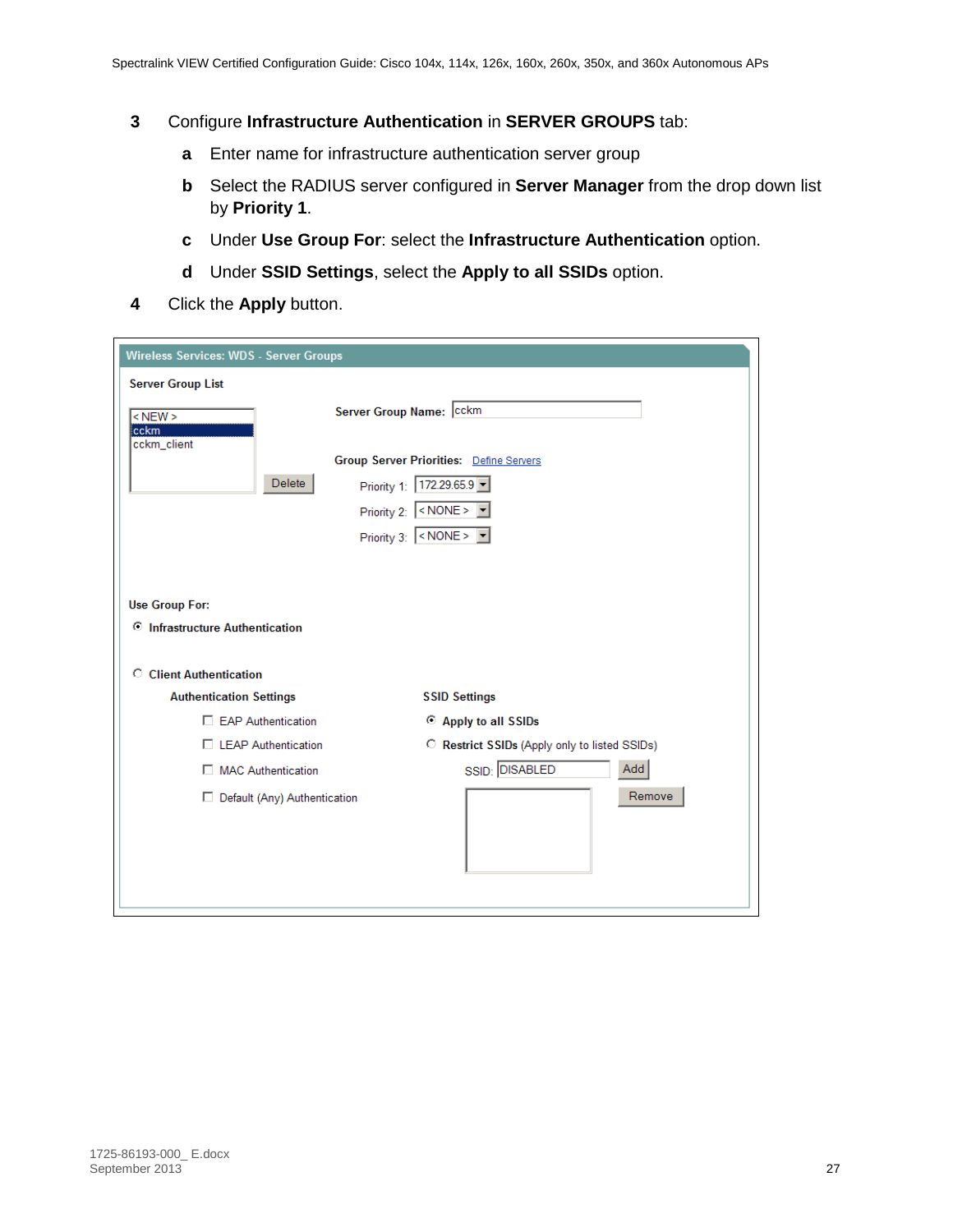- **5** Configure **Client Authentication** in **SERVER GROUPS** tab
	- **a** In the **Server Group Name** field, enter a name for the client authentication server group.
	- **b** Select RADIUS server configured in **Server Manager** from the drop down list by **Priority 1**.
	- **c** Select the **Client Authentication** option.
	- **d** Select the **EAP Authentication** check box for WPA2-Enterprise security.
	- **e** Select the **LEAP Authentication** check box for Cisco FSR security.
	- **f** Under **SSID Settings**, select the **Apply to all SSIDs** option.
- **6** Click the **Apply** button.

| <b>Wireless Services: WDS - Server Groups</b> |                                                  |
|-----------------------------------------------|--------------------------------------------------|
| <b>Server Group List</b>                      |                                                  |
| $<$ NEW $>$<br>cckm<br>cckm_client            | Server Group Name: Cckm_client                   |
|                                               | <b>Group Server Priorities: Define Servers</b>   |
| Delete                                        | Priority 1:   172.29.65.9                        |
|                                               | Priority 2: $\vert$ < NONE > $\vert \cdot \vert$ |
|                                               | Priority 3: <none></none>                        |
|                                               |                                                  |
|                                               |                                                  |
| <b>Use Group For:</b>                         |                                                  |
| <b>C</b> Infrastructure Authentication        |                                                  |
|                                               |                                                  |
| C Client Authentication                       |                                                  |
| <b>Authentication Settings</b>                | <b>SSID Settings</b>                             |
| <b>□ EAP Authentication</b>                   | C Apply to all SSIDs                             |
| <b>□ LEAP Authentication</b>                  | C Restrict SSIDs (Apply only to listed SSIDs)    |
| MAC Authentication                            | SSID: DISABLED<br>Add                            |
| Default (Any) Authentication                  | Remove                                           |
|                                               |                                                  |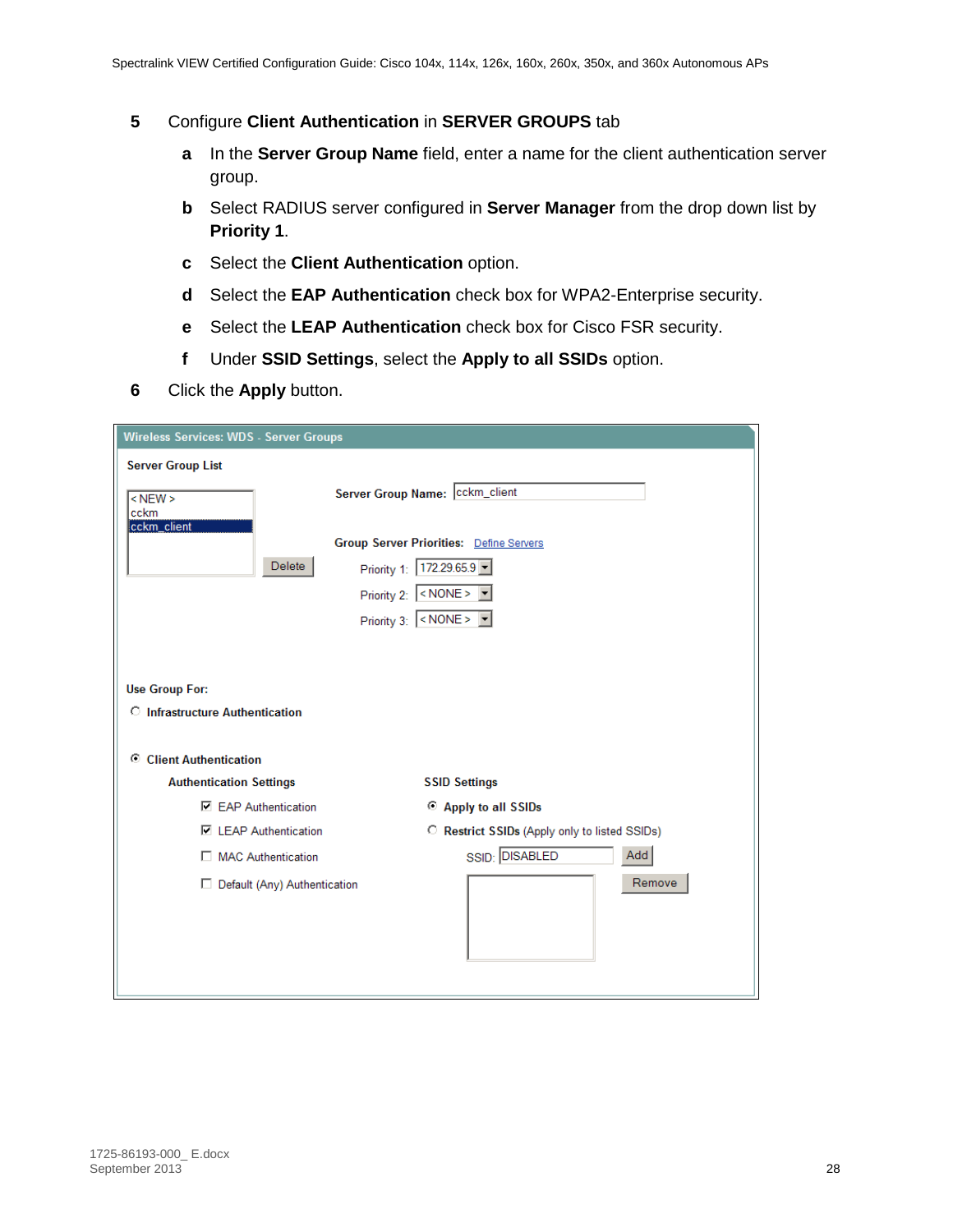#### <span id="page-28-0"></span>**Configure WDS Client**

Back on the AP that provides wireless connections:

- **1** In the navigation pane, click **WIRELESS** and select **AP**.
- **2** Specify the WDS host explicitly in the **Specified Discovery** field .
- **3** Enable **Participate in SWAN Infrastructure**.
- **4** Enter the **Username** and **Password** configured on the RADIUS server.
- **5** Click the **Apply** button.

| <b>Wireless Services: AP</b>                     |                                                                       |
|--------------------------------------------------|-----------------------------------------------------------------------|
| Participate in SWAN Infrastructure:              | ⊙ Enable ○ Disable                                                    |
| <b>WDS Discovery:</b>                            | C Auto Discovery<br>Specified Discovery: 172.29.77.33<br>(IP Address) |
| Username:                                        | lauthuser                                                             |
| Password:                                        |                                                                       |
| Confirm<br>Password:                             |                                                                       |
| <b>Authentication</b><br><b>Methods Profile:</b> | $ $ < NONE ><br>▼<br>Define Authentication Methods Profiles           |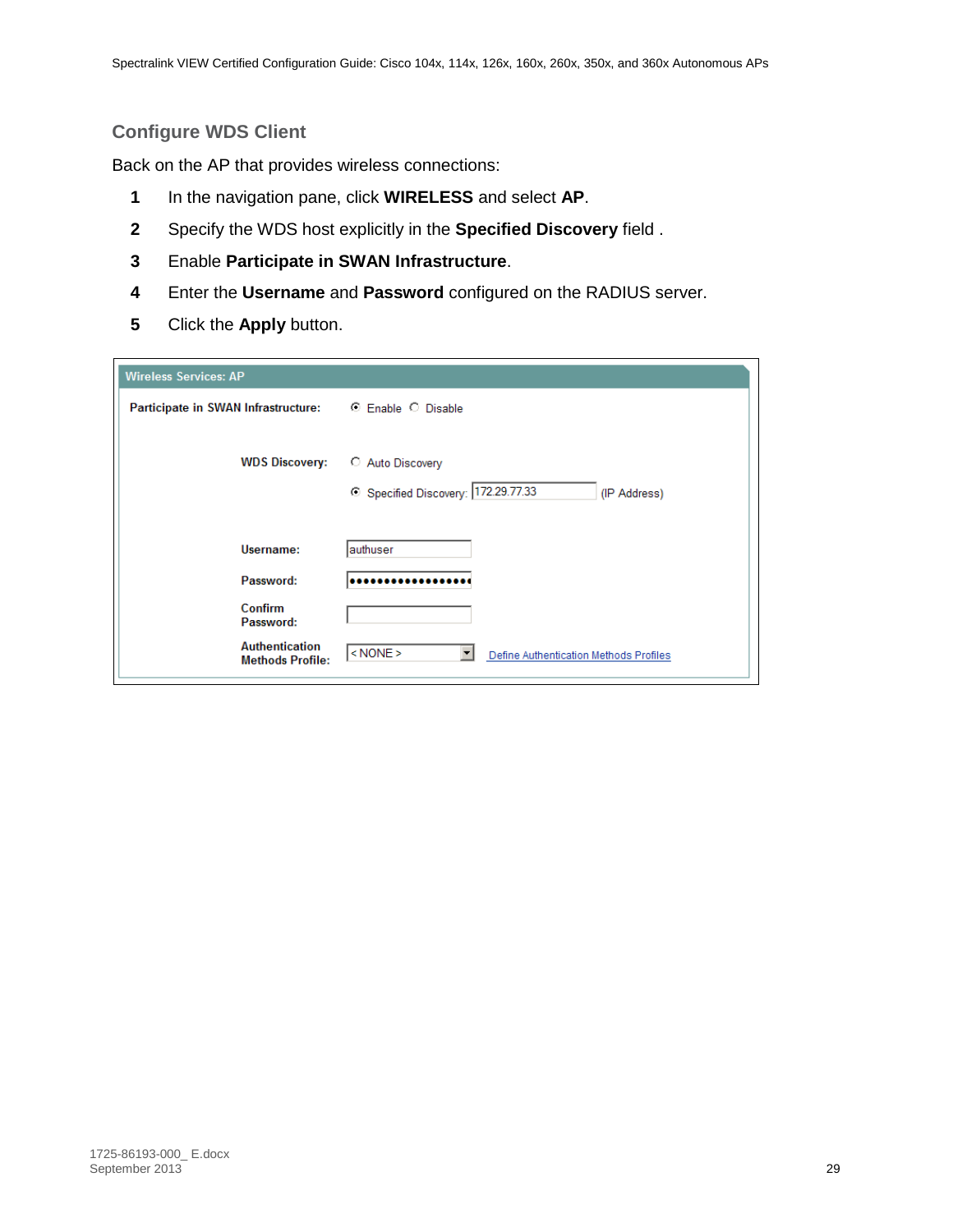# <span id="page-29-0"></span>**Chapter 4: Radio Settings**

<span id="page-29-1"></span>**Network interfaces – radio 802.11n 2GHz**

- **1** In the navigation pane, click **NETWORK** and select **NETWORK INTERFACE>Radio0- 802.11n 2GHz** from the sub-menu.
- **2** Click the **SETTINGS** tab and set **Enable Radio** to **Enable**.
- **3** For the **11r Configuration**, if using CCKM fast roaming (see the *[Security](#page-17-0)* section), select the radio button **disable**. If using CCKM fast roaming, for compatibility with the greatest number of other clients, select **enable** and **over-air** and enter a **Reassociation-time** of **200** ms as shown in the screen shot below.
- **4** For setting up the **Data Rates**, please consult your facility's RF site survey, designed for voice traffic, to determine if you have sufficient coverage to support all data rates. Spectralink Wireless Telephones require the following minimum dBm reading to support the corresponding **Required** data rate setting in the access point.

| 802.11<br>Radio<br>Standard | Minimum Available<br><b>Signal Strength</b><br>(RSSI) | Maximum<br>"Required" Data<br>Rate |  |  |  |  |
|-----------------------------|-------------------------------------------------------|------------------------------------|--|--|--|--|
| 802.11b                     | -75 dBm                                               | 1 Mb/s                             |  |  |  |  |
|                             | $-60$ dBm                                             | 11 Mb/s                            |  |  |  |  |
| 802.11g                     | $-67$ dBm                                             | 6 Mb/s                             |  |  |  |  |
|                             | $-47$ dBm                                             | 54 Mb/s                            |  |  |  |  |
| 802.11a                     | $-60$ dBm                                             | 6 Mb/s                             |  |  |  |  |
|                             | -45 dBm                                               | 54 Mb/s                            |  |  |  |  |



#### **Note**

For additional details on RF deployment please see the *Deploying Enterprise-Grade Wi-Fi Telephony* white paper and the *Best Practices Guide to Network Design Considerations for Spectralink Wireless Telephone*.

**5** For 802.11n operation, check the Enabled radio boxes for the MCS rates. For legacy operation, uncheck all of the Enabled radio boxes for the MCS rates. The a-msdu aggregation feature of 11n must be disabled in the AP's from the cli as follows: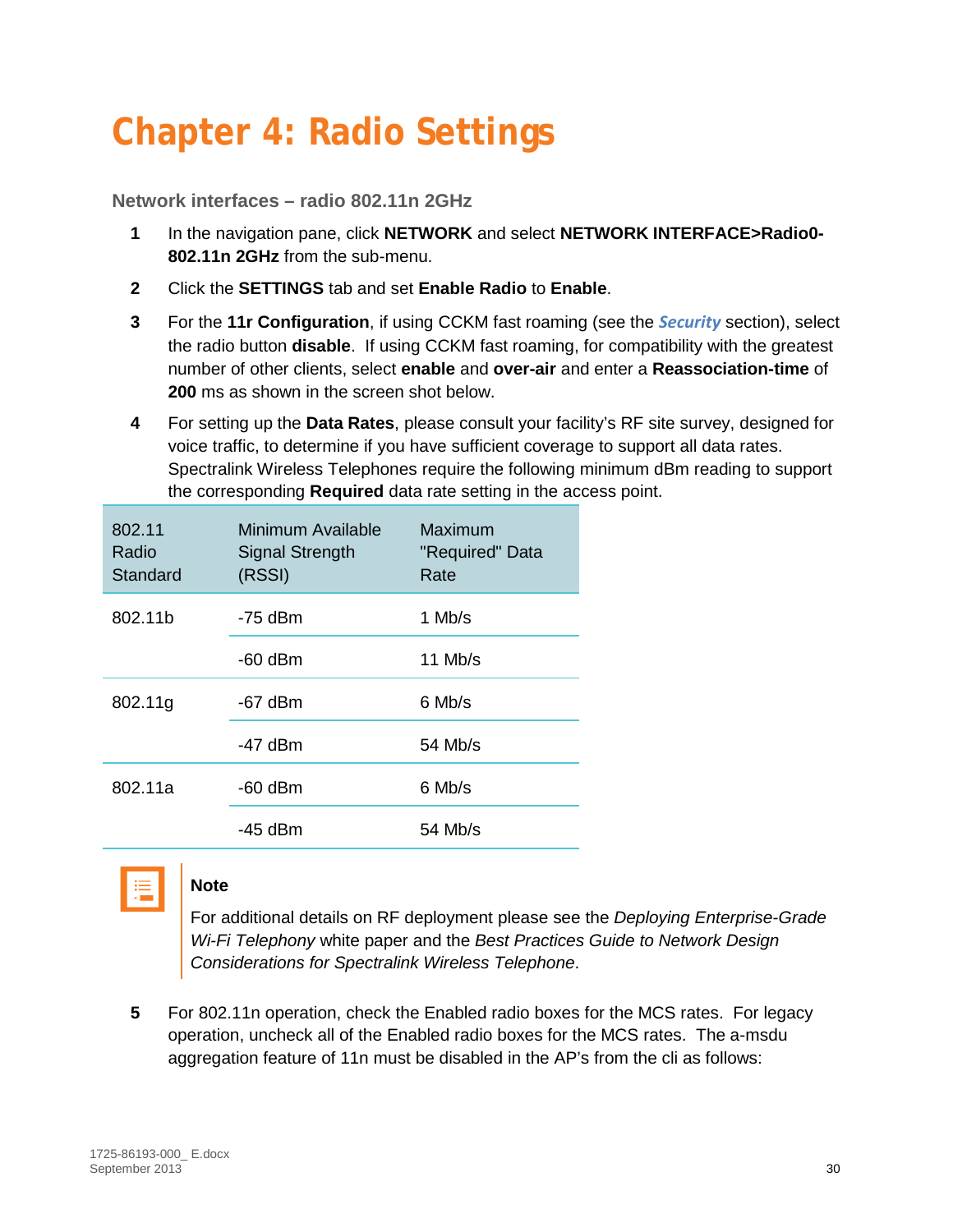- **a** Connect the PC's serial port to the console connection on the AP via a CLI cable. Open a terminal program, such as HyperTerminal. Configure the settings to 9600 baud, 8 data bits, no parity.
- **b** At the prompt, type **enable**.
- **c** Type in the password; default password is **Cisco**.
- **d** Type in the command **configure terminal**.
- **e** Type in the command **interface do11Radio0**.
- **f** Type **no amsdu transmit priority 0**
- **g** Type **no amsdu transmit priority 1.**
- **h** Type **no amsdu transmit priority 7.**
- **i** Type **end** and then **write mem** to save configuration.

#### **Note**

For AP models 1260 and 3500, 802.11n operation is not compatible with the 84- Series handsets and the 15.2.4-JA1 version.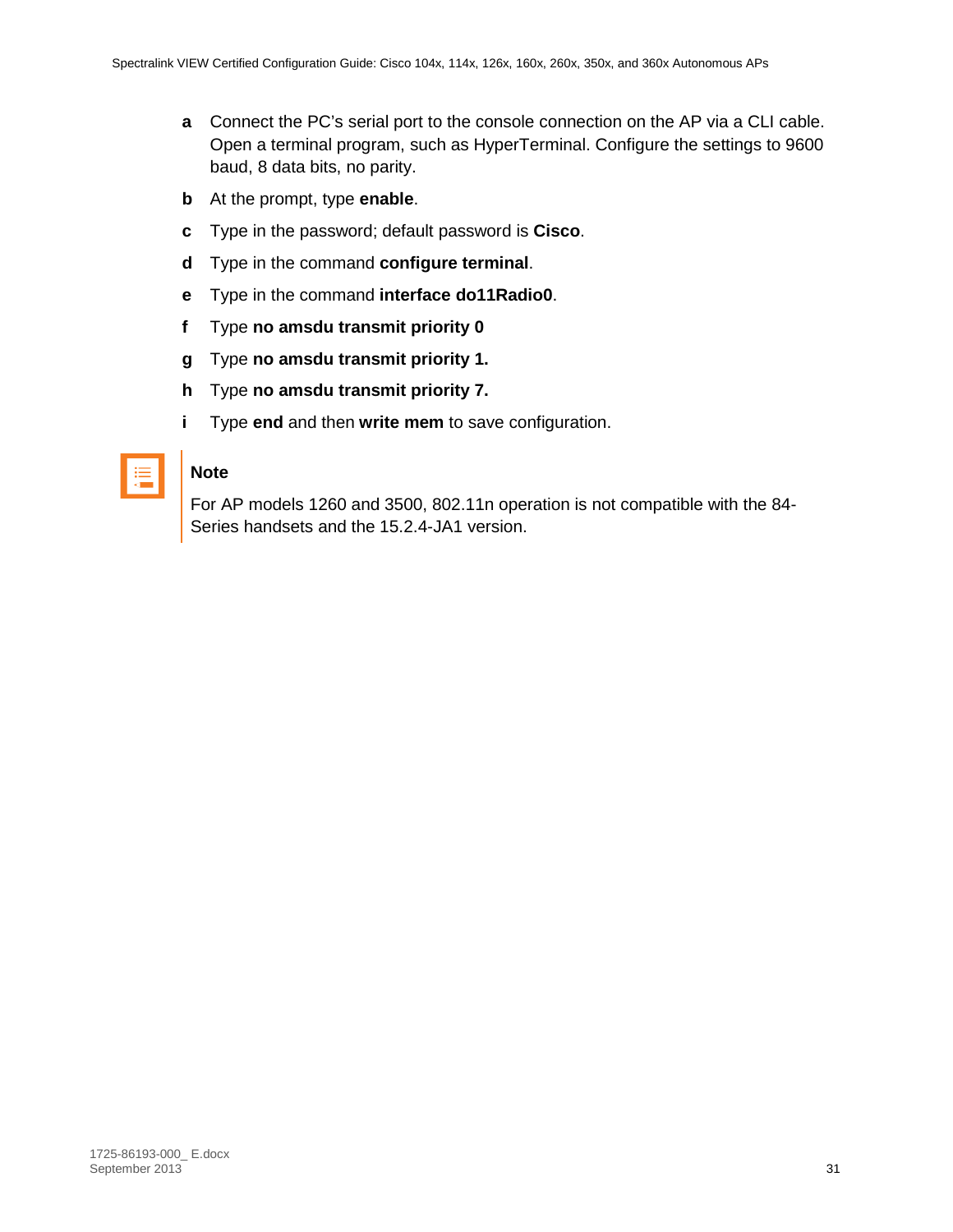| Network Interfaces: Radio0-802.11N <sup>2.4GHz</sup> Settings  |                                                                                                                      |                                                                                 |                                                                                                                  |  |  |  |  |
|----------------------------------------------------------------|----------------------------------------------------------------------------------------------------------------------|---------------------------------------------------------------------------------|------------------------------------------------------------------------------------------------------------------|--|--|--|--|
|                                                                |                                                                                                                      |                                                                                 |                                                                                                                  |  |  |  |  |
| <b>Operating Mode:</b><br><b>Enable Radio:</b>                 | Mixed<br>C Enable                                                                                                    | C Disable                                                                       |                                                                                                                  |  |  |  |  |
|                                                                |                                                                                                                      |                                                                                 |                                                                                                                  |  |  |  |  |
| Current Status (Software/Hardware): Enabled                    |                                                                                                                      | Up <sup>1</sup>                                                                 |                                                                                                                  |  |  |  |  |
| Role in Radio Network:                                         | C Access Point<br>C Access Point (Fallback to Radio Shutdown)<br>C Access Point (Fallback to Repeater)<br>C Repeater |                                                                                 |                                                                                                                  |  |  |  |  |
|                                                                | C Root Bridge<br>C Non-Root Bridge<br>C Root Bridge with Wireless Clients<br>C Non-Root Bridge with Wireless Clients |                                                                                 |                                                                                                                  |  |  |  |  |
|                                                                | O Workgroup Bridge<br>O Universal Workgroup Bridge                                                                   | Client MAC:                                                                     | (HHHH.HHHH.HHHH)                                                                                                 |  |  |  |  |
|                                                                | C Scanner<br>C SpectrumSpectrum Information                                                                          |                                                                                 |                                                                                                                  |  |  |  |  |
| 11r Configuration:                                             | $\bullet$ enable<br>C disable                                                                                        |                                                                                 |                                                                                                                  |  |  |  |  |
|                                                                | © over-air C over-ds Reassociation-time: 200                                                                         |                                                                                 | (20-1200 ms)                                                                                                     |  |  |  |  |
|                                                                |                                                                                                                      |                                                                                 |                                                                                                                  |  |  |  |  |
| <b>Data Rates:</b>                                             | <b>Best Range</b>                                                                                                    | <b>Best Throughput</b><br>Default                                               |                                                                                                                  |  |  |  |  |
|                                                                | 1.0Mb/sec C Require                                                                                                  | $C$ Enable                                                                      | <sup>⊙</sup> Disable                                                                                             |  |  |  |  |
|                                                                | 2.0Mb/sec C Require                                                                                                  | C Enable                                                                        | C Disable                                                                                                        |  |  |  |  |
|                                                                | 5.5Mb/sec © Require                                                                                                  | C Enable                                                                        | C Disable                                                                                                        |  |  |  |  |
| 11.0Mb/sec <sup>@</sup> Require                                |                                                                                                                      | C Enable                                                                        | O Disable                                                                                                        |  |  |  |  |
|                                                                | 6.0Mb/sec C Require                                                                                                  | ⊕ Enable                                                                        | O Disable                                                                                                        |  |  |  |  |
|                                                                | 9.0Mb/sec C Require                                                                                                  | ⊕ Enable                                                                        | O Disable                                                                                                        |  |  |  |  |
| 12.0Mb/sec C Require                                           |                                                                                                                      | ⊕ Enable                                                                        | O Disable                                                                                                        |  |  |  |  |
| 18.0Mb/sec C Require                                           |                                                                                                                      | <sup>6</sup> Enable                                                             | O Disable                                                                                                        |  |  |  |  |
| 24.0Mb/sec C Require                                           |                                                                                                                      | ⊕ Enable                                                                        | O Disable                                                                                                        |  |  |  |  |
| 36.0Mb/sec C Require                                           |                                                                                                                      | ⊕ Enable                                                                        | C Disable                                                                                                        |  |  |  |  |
| 48.0Mb/sec C Require                                           |                                                                                                                      | ⊕ Enable                                                                        | C Disable                                                                                                        |  |  |  |  |
| 54.0Mb/sec C Require                                           |                                                                                                                      | ⊕ Enable                                                                        | C Disable                                                                                                        |  |  |  |  |
| MCS Rates:<br>$\Omega$<br>$\mathbf{1}$<br>Enable $\odot$<br>O. | 2<br>7<br>3<br>5<br>6<br>4<br>⊙<br>⊙<br>⊙<br>۰<br>⊙<br>⊙                                                             | 8<br>12 <sup>2</sup><br>$13-1$<br>9<br>10 I<br>11<br>€<br>⊙<br>⊙<br>⊙<br>⊙<br>⊙ | 15<br>18<br>19<br>20 21 22 23<br>14<br>16<br>17<br>$\odot$<br>$\circ$ $\circ$<br>⊙<br>⊙<br>⊙<br>⊙<br>⊙<br>⊙<br>⊙ |  |  |  |  |
| $Disable$ $\circ$<br>O                                         | $\circ$<br>$\circ$<br>O<br>$\circ$<br>O.<br>O                                                                        | $\circ$<br>$\circ$<br>$\circ$<br>$\circ$<br>$\circ$<br>O                        | $\circ$<br>O<br>$\circ$<br>$\circ$<br>O<br>O<br>O<br>$\circ$<br>$\circ$<br>Ω                                     |  |  |  |  |
|                                                                |                                                                                                                      |                                                                                 |                                                                                                                  |  |  |  |  |

- **6** Power level selection should be determined from your facility's RF site survey. Setting the **Client Power** to **Local** sets the handset power level as follows:
	- **a** The 8020/8030 handsets will set the handset power level to the value advertised by the AP.
	- **b** The 84-Series handsets, if the power settings for a given radio band are set to **Auto**, will set the handset power level to the value advertised by the AP.
	- **c** The 840-Series handsets, if the power settings for a given radio band are set to something other than **Auto**, will set handset power to the level configured in the handset or the value advertised by the AP, whichever is lower.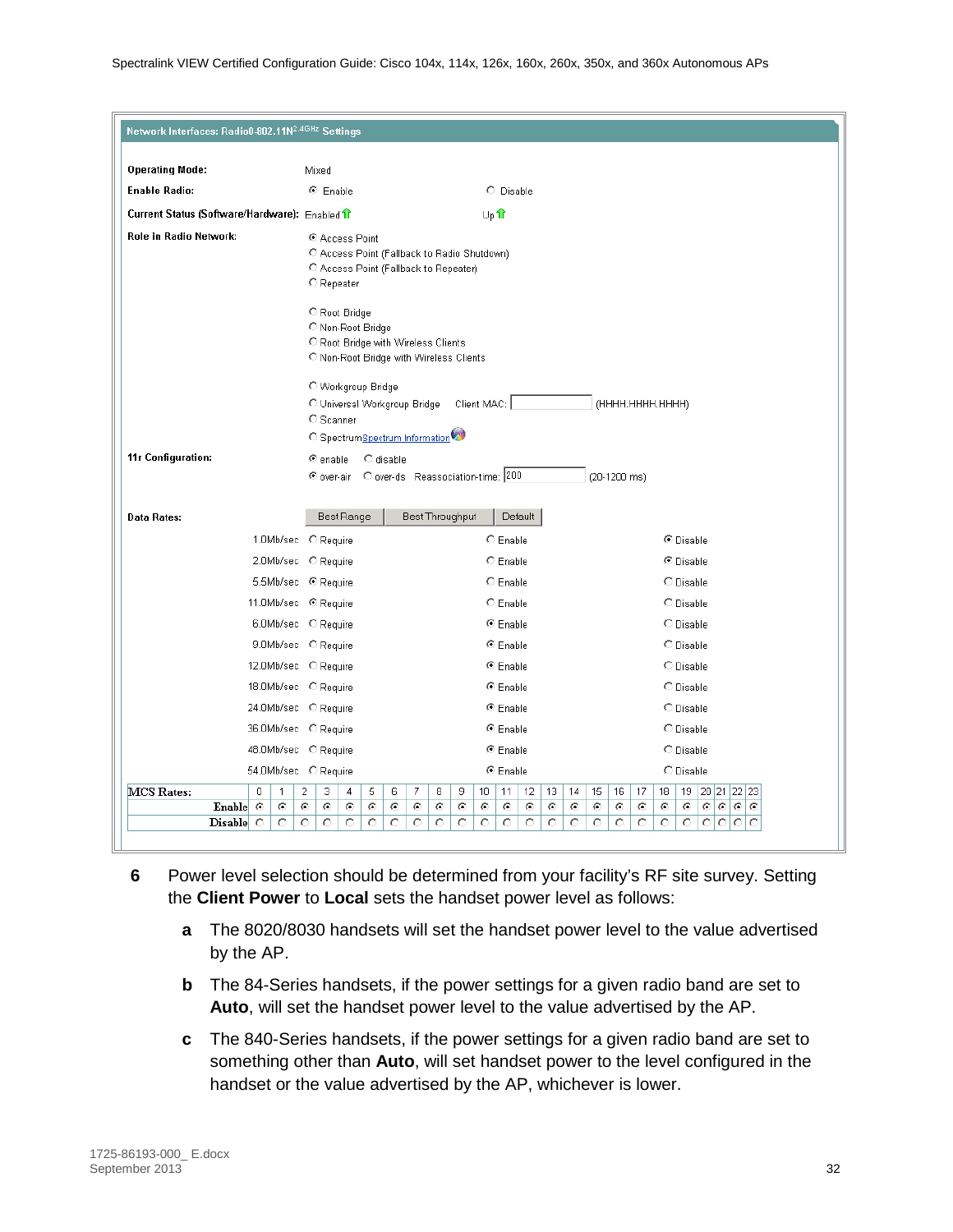**7 Channel** selection should be determined from your facility's RF site survey using only channels **1**, **6**, and **11** (non-overlapping channels). In countries which support channel 13, channels **1, 5, 9,** and **13** are a good choice.

| <b>Transmitter Power (dBm):</b>                                        | ○22 ○19 ○16 ○13 ○10 ○7 ◎4 ○ Max                                                                                                                                                                                                                                        | Power Translation Table (mW/dBm)   |                    |   |
|------------------------------------------------------------------------|------------------------------------------------------------------------------------------------------------------------------------------------------------------------------------------------------------------------------------------------------------------------|------------------------------------|--------------------|---|
| <b>Client Power (dBm):</b>                                             | O Local O 22 O 19 O 16 O 13 O 10 O 7 O 4 O Max                                                                                                                                                                                                                         |                                    |                    |   |
|                                                                        |                                                                                                                                                                                                                                                                        |                                    |                    |   |
| DefaultRadio Channel:                                                  | Channel 11 - 2462 MHz                                                                                                                                                                                                                                                  | Channel 11 2462 MHz                |                    |   |
| <b>Least Congested Channel Search:</b><br>(Use Only Selected Channels) | Channel 1 - 2412 MHz<br>Channel 2 - 2417 MHz<br>Channel 3 - 2422 MHz<br>Channel 4 - 2427 MHz<br>Channel 5 - 2432 MHz<br>Channel 6 - 2437 MHz<br>Channel 7 - 2442 MHz<br>Channel 8 - 2447 MHz<br>Channel 9 - 2452 MHz<br>Channel 10 - 2457 MHz<br>Channel 11 - 2462 MHz |                                    |                    |   |
| <b>Channel Width:</b>                                                  | 20 MHz 1 20 MHz                                                                                                                                                                                                                                                        |                                    |                    |   |
| <b>World Mode</b><br><b>Multi-Domain Operation:</b>                    | <sup>⊙</sup> Disable                                                                                                                                                                                                                                                   | $\circ$ Legacy                     | $O$ Dot11d         |   |
| <b>Country Code:</b>                                                   |                                                                                                                                                                                                                                                                        | $\mathbf{r}$<br>□ Indoor □ Outdoor |                    |   |
| Antenna:                                                               | $\bigcirc$ a-antenna<br>C ab-antenna                                                                                                                                                                                                                                   | C abc-antenna<br>C abcd-antenna    |                    |   |
| <b>Internal Antenna Configuration:</b>                                 | <sup>⊙</sup> Enable                                                                                                                                                                                                                                                    | C Disable                          |                    |   |
|                                                                        | Antenna Gain(dBi): 0                                                                                                                                                                                                                                                   | $(-128 - 128)$                     |                    |   |
| <b>Traffic Stream Metrics:</b>                                         | $C$ Enable                                                                                                                                                                                                                                                             | C Disable                          |                    |   |
| <b>Aironet Extensions:</b>                                             | ⊕ Enable                                                                                                                                                                                                                                                               | C Disable                          |                    | な |
| <b>Ethernet Encapsulation Transform:</b>                               | © RFC1042                                                                                                                                                                                                                                                              | $O$ 802.1H                         |                    |   |
| <b>Reliable Multicast to WGB:</b>                                      | C Disable                                                                                                                                                                                                                                                              | $C$ Enable                         |                    |   |
| <b>Public Secure Packet Forwarding:</b>                                | $\circ$ Enable                                                                                                                                                                                                                                                         | C Disable                          |                    |   |
| <b>Beacon Privacy Guest-Mode:</b>                                      | $C$ Enable                                                                                                                                                                                                                                                             | C Disable                          |                    |   |
|                                                                        |                                                                                                                                                                                                                                                                        |                                    |                    |   |
| <b>Beacon Period:</b>                                                  | 100<br>(20-4000 Kusec)                                                                                                                                                                                                                                                 | Data Beacon Rate (DTIM):           | 12<br>$(1-100)$    |   |
| Max. Data Retries:                                                     | 12<br>$(1-128)$                                                                                                                                                                                                                                                        | RTS Max. Retries:                  | 24<br>$(1-128)$    |   |
| <b>Fragmentation Threshold:</b>                                        | 2346<br>$(256 - 2346)$                                                                                                                                                                                                                                                 | <b>RTS Threshold:</b>              | 2347<br>$(0-2347)$ |   |
|                                                                        |                                                                                                                                                                                                                                                                        |                                    |                    |   |
| <b>Root Parent Timeout:</b>                                            | Io.                                                                                                                                                                                                                                                                    | (0-65535 sec)                      |                    |   |
| Root Parent MAC 1 (optional):                                          |                                                                                                                                                                                                                                                                        | (НННН. НННН. НННН)                 |                    |   |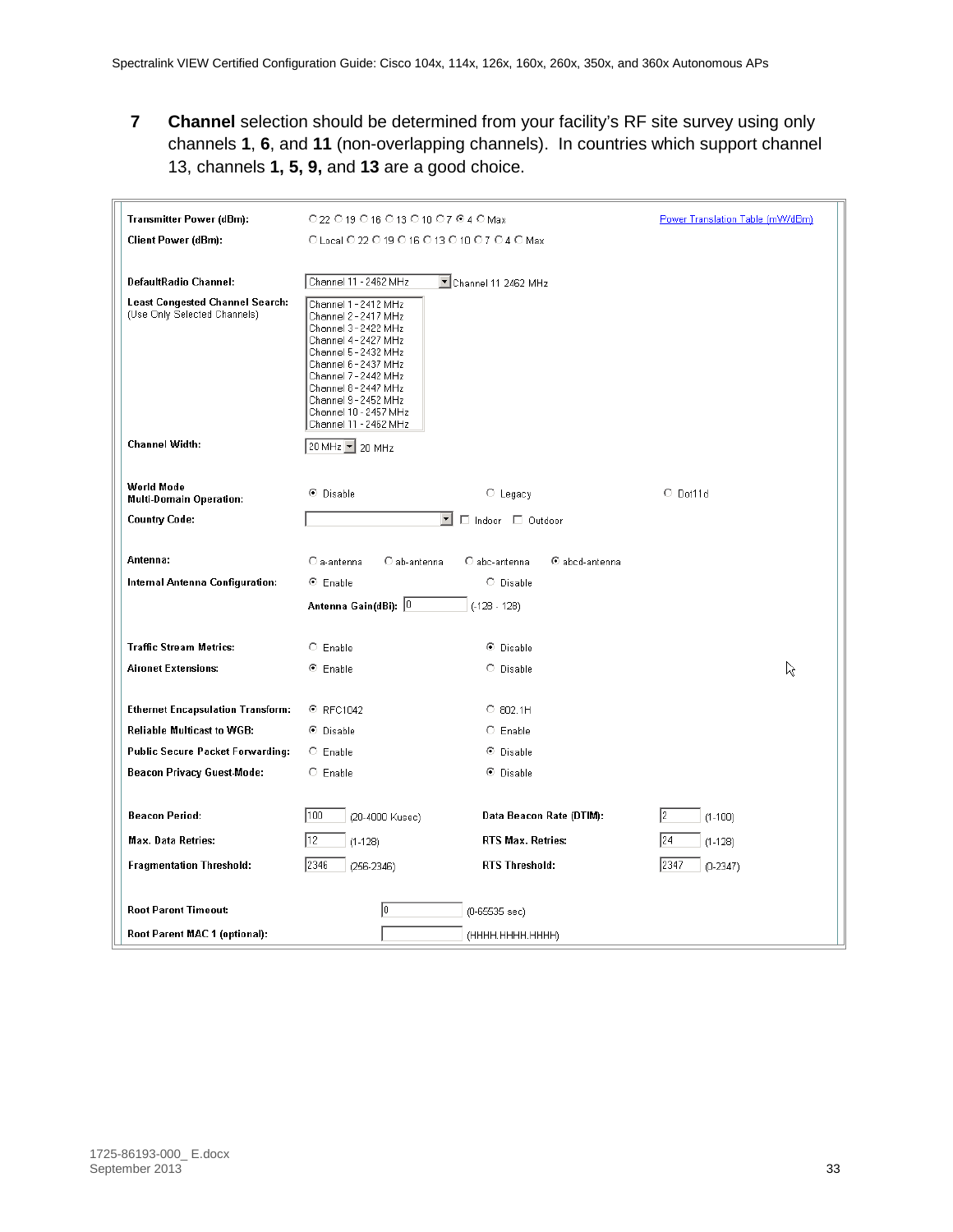- **8** Set the **Data Beacon Rate (DTIM)** to **2**.
- **9** Set **Max. Data Retries** to **12** and **RTS Max. Retries** to **24**.
- **10** Click the **Apply** button.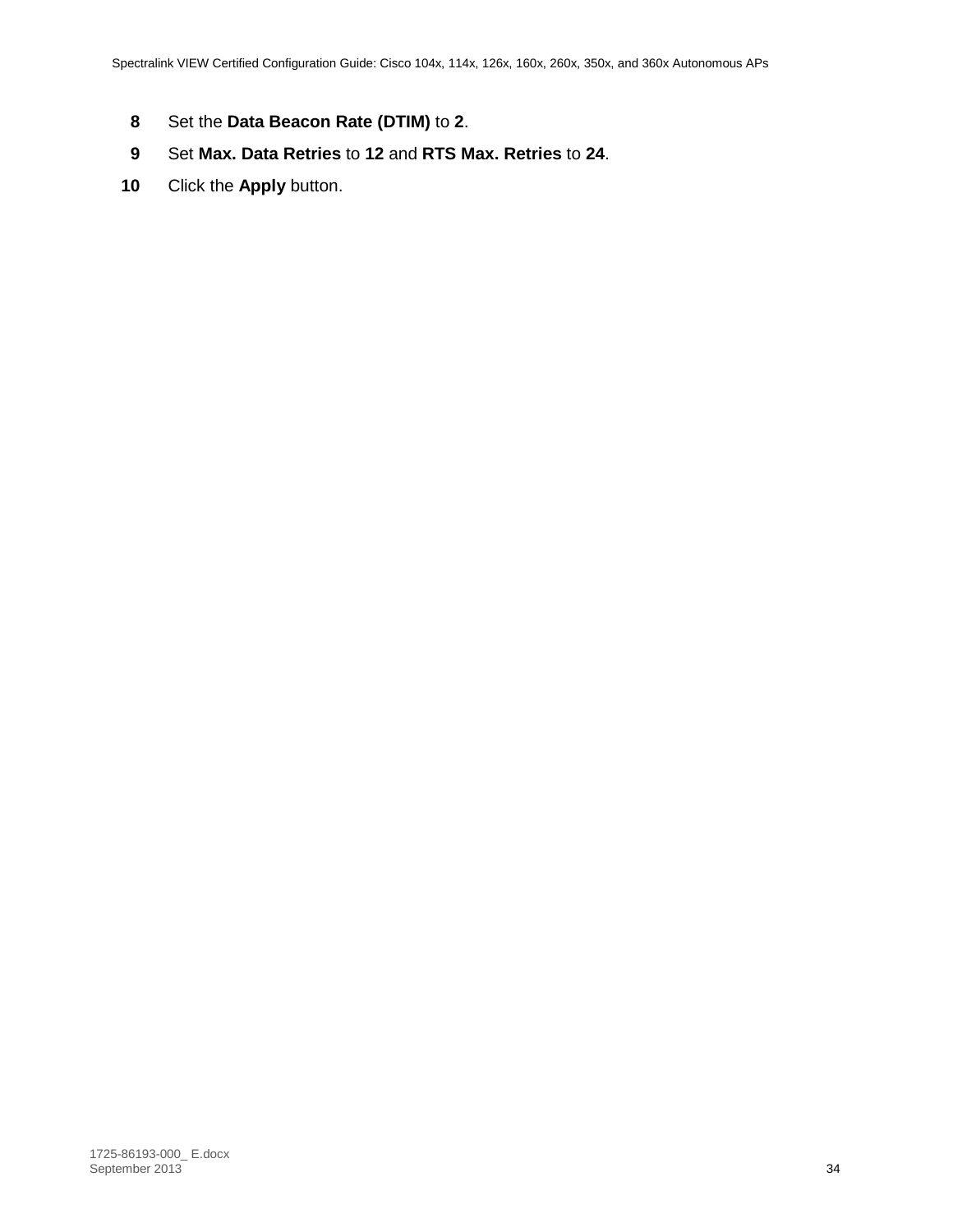<span id="page-34-0"></span>**Network interfaces – radio 802.11a**

- **1** In the navigation pane, click **NETWORK** and select **NETWORK INTERFACES>Radio1- 802.11n-5GHz** from the sub-menu.
- **2** Click the **SETTINGS** tab and set **Enable Radio** to **Enable**.
- **3** For the **11r Configuration**, if using CCKM fast roaming (see the [Security](#page-17-0) section), select the radio button **disable**. If using CCKM fast roaming, for compatibility with the greatest number of other clients, select **enable** and **over-air** and enter a **Reassociation-time** of **200** ms as shown in the screen shot below.
- **4** For setting up the **Data Rates**, please consult your facility's RF site survey, designed for voice traffic, to determine if you have sufficient coverage to support all data rates. Spectralink Wireless Telephones require the following minimum dBm reading to support the corresponding **Required** data rate setting in the access point.

| 802.11<br>Radio<br>Standard | Minimum Available<br><b>Signal Strength</b><br>(RSSI) | <b>Maximum</b><br>"Required" Data Rate |  |  |  |
|-----------------------------|-------------------------------------------------------|----------------------------------------|--|--|--|
| 802.11b                     | $-75$ dBm                                             | 1 Mb/s                                 |  |  |  |
|                             | $-60$ dBm                                             | $11$ Mb/s                              |  |  |  |
| 802.11g                     | $-67$ dBm                                             | 6 Mb/s                                 |  |  |  |
|                             | $-47$ dBm                                             | 54 Mb/s                                |  |  |  |
| 802.11a                     | $-60$ dBm                                             | 6 Mb/s                                 |  |  |  |
|                             | $-45$ dBm                                             | 54 Mb/s                                |  |  |  |



#### **Note**

For additional details on RF deployment please see the *Deploying Enterprise-Grade Wi-Fi Telephony* white paper and the *Best Practices Guide to Network Design Considerations for Spectralink Wireless Telephone*.

- **5** For 802.11n operation, check the Enabled radio boxes for the MCS rates. For legacy operation, uncheck all of the Enabled radio boxes for the MCS rates. The a-msdu aggregation feature of 11n must be disabled in the AP's from the cli as follows:
	- **a** Connect the PC's serial port to the console connection on the AP via a CLI cable. Open a terminal program, such as HyperTerminal. Configure the settings to 9600 baud, 8 data bits, no parity.
	- **b** At the prompt, type **enable**.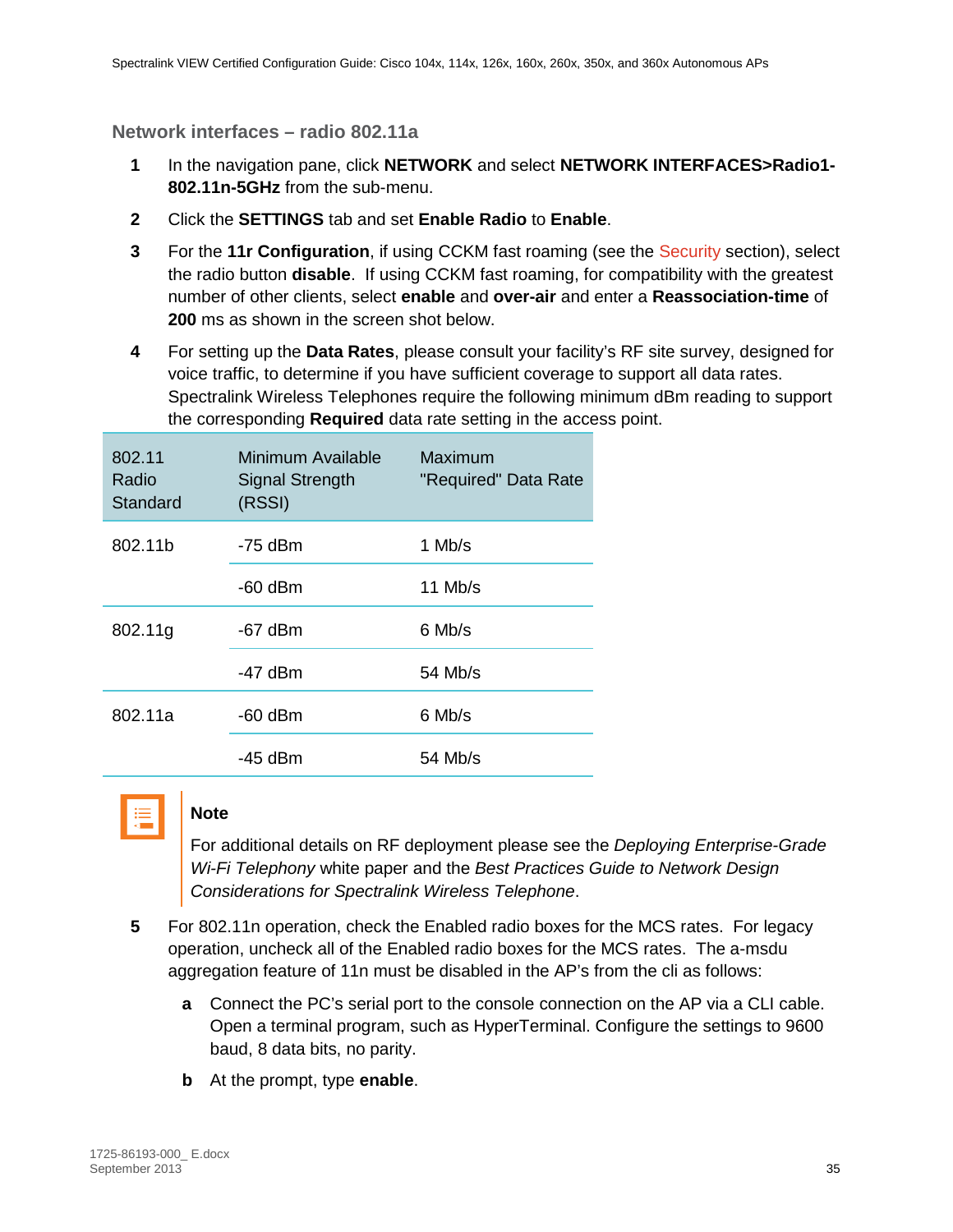- **c** Type in the password; default password is **Cisco**.
- **d** Type in the command **configure terminal**.
- **e** Type in the command **interface do11Radio1**.
- **f** Type **no amsdu transmit priority 0**
- **g** Type **no amsdu transmit priority 1.**
- **h** Type **no amsdu transmit priority 7.**
- **i** Type **end** and then **write mem** to save configuration.

| <b>STATE</b> |  |
|--------------|--|
|              |  |

#### **Note**

For AP models 1260 and 3500, 802.11n operation is not compatible with the 84- Series handsets and the 15.2.4-JA1 version.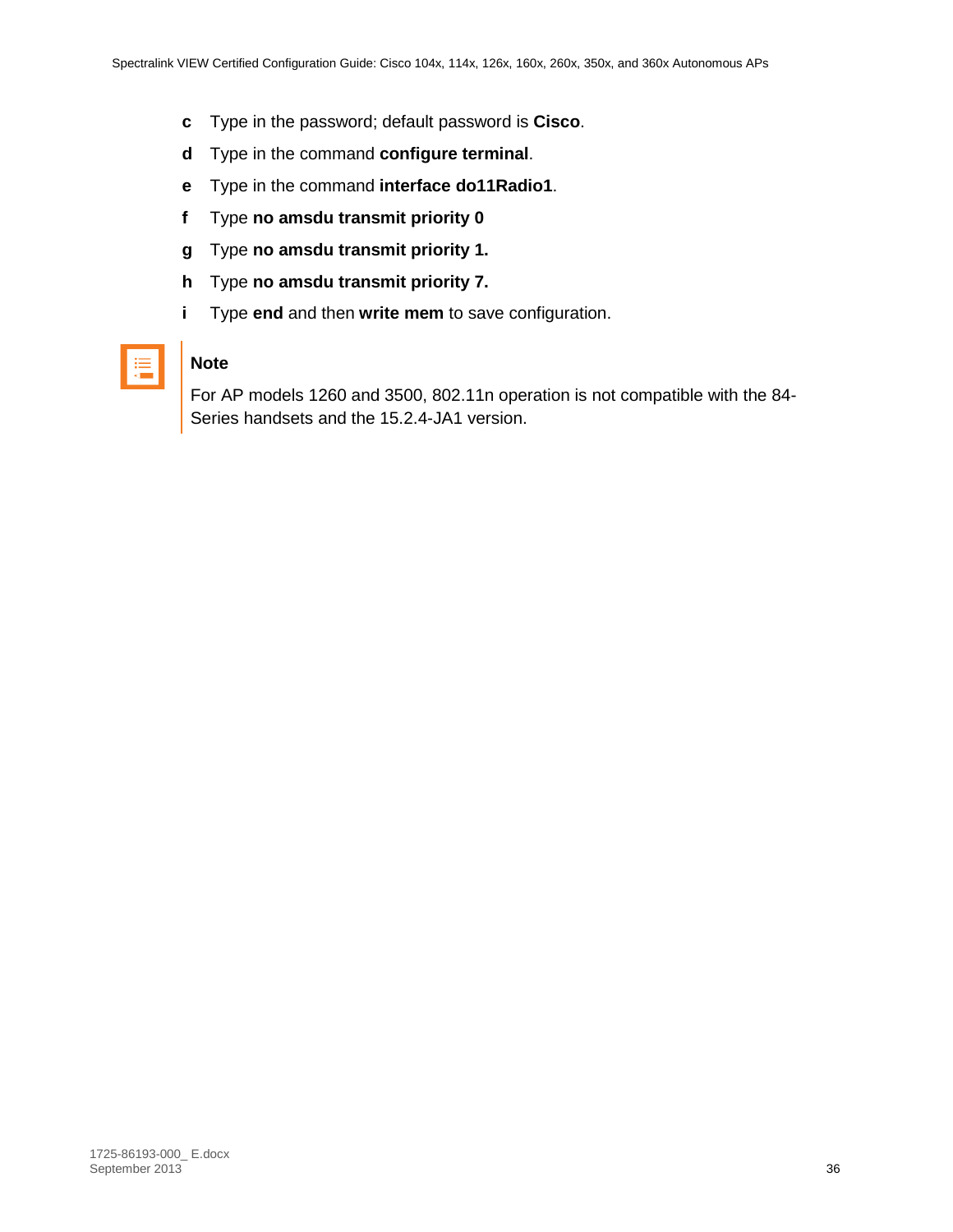| Network Interfaces: Radio1-802.11N <sup>5GHz</sup> Settings |                                                          |              |                |                                                                                                                                                                                                                            |                                 |                                |         |   |                 |                       |  |            |         |         |         |            |              |                                          |               |  |  |
|-------------------------------------------------------------|----------------------------------------------------------|--------------|----------------|----------------------------------------------------------------------------------------------------------------------------------------------------------------------------------------------------------------------------|---------------------------------|--------------------------------|---------|---|-----------------|-----------------------|--|------------|---------|---------|---------|------------|--------------|------------------------------------------|---------------|--|--|
| <b>Operating Mode:</b>                                      |                                                          |              |                | Mixed                                                                                                                                                                                                                      |                                 |                                |         |   |                 |                       |  |            |         |         |         |            |              |                                          |               |  |  |
| <b>Enable Radio:</b>                                        |                                                          |              |                | C Enable<br>C Disable                                                                                                                                                                                                      |                                 |                                |         |   |                 |                       |  |            |         |         |         |            |              |                                          |               |  |  |
| Current Status (Software/Hardware):                         |                                                          |              |                | Up <sup>1</sup><br>Enabled 1                                                                                                                                                                                               |                                 |                                |         |   |                 |                       |  |            |         |         |         |            |              |                                          |               |  |  |
| Role in Radio Network:                                      |                                                          |              |                | C Access Point<br>C Access Point (Fallback to Radio Shutdown)<br>C Access Point (Fallback to Repeater)<br>C Repeater                                                                                                       |                                 |                                |         |   |                 |                       |  |            |         |         |         |            |              |                                          |               |  |  |
| な                                                           |                                                          |              |                | C Root Bridge<br>O Non-Root Bridge<br>C Root Bridge with Wireless Clients<br>C Non-Root Bridge with Wireless Clients<br>O Workgroup Bridge<br>O Universal Workgroup Bridge<br>Client MAC:<br>(HHHH.HHHH.HHHH)<br>C Scanner |                                 |                                |         |   |                 |                       |  |            |         |         |         |            |              |                                          |               |  |  |
|                                                             |                                                          |              |                |                                                                                                                                                                                                                            |                                 | C SpectrumSpectrum Information |         |   |                 |                       |  |            |         |         |         |            |              |                                          |               |  |  |
| 11r Configuration:                                          |                                                          |              |                | $\bullet$ enable                                                                                                                                                                                                           |                                 | O disable                      |         |   |                 |                       |  |            |         |         |         |            | (20-1200 ms) |                                          |               |  |  |
| Data Rates:                                                 |                                                          |              |                |                                                                                                                                                                                                                            | Best Range                      |                                |         |   | Best Throughput |                       |  | Default    |         |         |         |            |              |                                          |               |  |  |
|                                                             |                                                          |              |                |                                                                                                                                                                                                                            | 6.0Mb/sec · © Require           |                                |         |   |                 | C Enable              |  |            |         |         |         |            |              | C Disable                                |               |  |  |
|                                                             |                                                          |              |                |                                                                                                                                                                                                                            | 9.0Mb/sec C Require             |                                |         |   |                 | ⊕ Enable              |  |            |         |         |         |            |              | C Disable                                |               |  |  |
|                                                             |                                                          |              |                |                                                                                                                                                                                                                            | 12.0Mb/sec <sup>●</sup> Require |                                |         |   |                 | $C$ Enable            |  |            |         |         |         |            |              | C Disable                                |               |  |  |
|                                                             |                                                          |              |                |                                                                                                                                                                                                                            | 18.0Mb/sec C Require            |                                |         |   |                 | <sup>⊙</sup> Enable   |  |            |         |         |         |            |              | O Disable                                |               |  |  |
|                                                             |                                                          |              |                |                                                                                                                                                                                                                            | 24.0Mb/sec · © Require          |                                |         |   |                 | $C$ Enable            |  |            |         |         |         |            |              | O Disable                                |               |  |  |
|                                                             | 36.0Mb/sec C Require<br><sup>⊙</sup> Enable<br>C Disable |              |                |                                                                                                                                                                                                                            |                                 |                                |         |   |                 |                       |  |            |         |         |         |            |              |                                          |               |  |  |
|                                                             |                                                          |              |                |                                                                                                                                                                                                                            | 48.0Mb/sec C Require            |                                |         |   |                 | <sup>⊙</sup> Enable   |  |            |         |         |         |            |              | C Disable                                |               |  |  |
|                                                             |                                                          |              |                |                                                                                                                                                                                                                            | 54.0Mb/sec C Require            |                                |         |   |                 | ⊕ Enable              |  |            |         |         |         |            |              | O Disable                                |               |  |  |
| MCS Rates:                                                  | $\Box$                                                   | $\mathbf{1}$ | $\overline{2}$ | 3.                                                                                                                                                                                                                         | 4                               | 5<br>6                         | 7       | 8 | 9               | 10 <sub>1</sub><br>11 |  | 12         | 13      | 14      | 15      | 16         | 17           | 19 20 21 22 23<br>18                     |               |  |  |
| Enable $\odot$                                              |                                                          | $\odot$      | $\odot$        | O                                                                                                                                                                                                                          | $\odot$                         | o<br>$\epsilon$                | ⊙       | o | $\odot$         | $\odot$<br>o          |  | $\epsilon$ | $\odot$ | $\odot$ | $\odot$ | $\epsilon$ | $\odot$      | $\odot$<br>$\odot$<br>$\odot$<br>$\odot$ | $\odot$<br>€  |  |  |
| Disable $\circ$                                             |                                                          | $\circ$      | O              | O                                                                                                                                                                                                                          | O                               | O<br>O                         | $\circ$ | O | $\circ$         | O<br>O                |  | O          | O       | O       | O       | $\circ$    | O            | O<br>O<br>O.<br>$\circ$                  | lo<br>$\circ$ |  |  |

- **6** Power level selection should be determined from your facility's RF site survey. Setting the **Client Power** to **Local** sets the handset power level as follows:
	- **a** The 8020/8030 handsets will set the handset power level to the value advertised by the AP.
	- **b** The 84-Series handsets, if the power settings for a given radio band are set to **Auto**, will set the handset power level to the value advertised by the AP.
	- **c** The 84-Series handsets, if the power settings for a given radio band are set to something other than **Auto**, will set handset power to the level configured in the handset or the value advertised by the AP, whichever is lower.
- **7 Channel** selection should be determined from your facility's RF site survey.